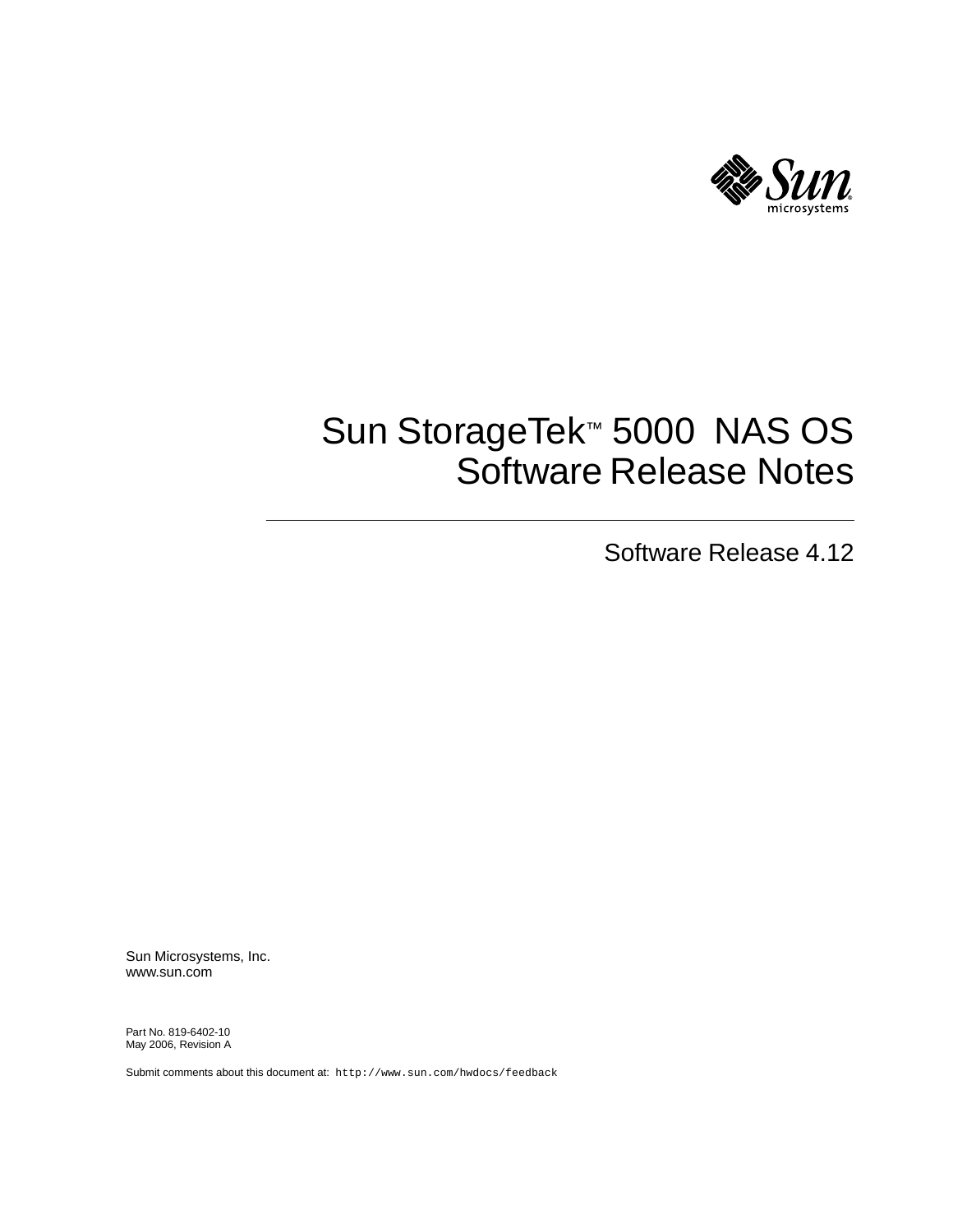Copyright 2006 Sun Microsystems, Inc., 4150 Network Circle, Santa Clara, California 95054, U.S.A. All rights reserved.

Sun Microsystems, Inc. has intellectual property rights relating to technology that is described in this document. In particular, and without limitation, these intellectual property rights may include one or more of the U.S. patents listed at http://www.sun.com/patents and one or more additional patents or pending patent applications in the U.S. and in other countries.

This document and the product to which it pertains are distributed under licenses restricting their use, copying, distribution, and decompilation. No part of the product or of this document may be reproduced in any form by any means without prior written authorization of Sun and its licensors, if any.

Third-party software, including font technology, is copyrighted and licensed from Sun suppliers.

Parts of the product may be derived from Berkeley BSD systems, licensed from the University of California. UNIX is a registered trademark in the U.S. and in other countries, exclusively licensed through X/Open Company, Ltd.

Sun, Sun Microsystems, the Sun logo, Java, AnswerBook2, docs.sun.com, Sun StorEdge, Sun StorageTek, and Solaris are trademarks or registered trademarks of Sun Microsystems, Inc. in the U.S. and in other countries.

All SPARC trademarks are used under license and are trademarks or registered trademarks of SPARC International, Inc. in the U.S. and in other countries. Products bearing SPARC trademarks are based upon an architecture developed by Sun Microsystems, Inc.

The OPEN LOOK and Sun™ Graphical User Interface was developed by Sun Microsystems, Inc. for its users and licensees. Sun acknowledges the pioneering efforts of Xerox in researching and developing the concept of visual or graphical user interfaces for the computer industry. Sun holds a non-exclusive license from Xerox to the Xerox Graphical User Interface, which license also covers Sun's licensees who implement OPEN LOOK GUIs and otherwise comply with Sun's written license agreements.

U.S. Government Rights—Commercial use. Government users are subject to the Sun Microsystems, Inc. standard license agreement and applicable provisions of the FAR and its supplements.

DOCUMENTATION IS PROVIDED "AS IS" AND ALL EXPRESS OR IMPLIED CONDITIONS, REPRESENTATIONS AND WARRANTIES, INCLUDING ANY IMPLIED WARRANTY OF MERCHANTABILITY, FITNESS FOR A PARTICULAR PURPOSE OR NON-INFRINGEMENT, ARE DISCLAIMED, EXCEPT TO THE EXTENT THAT SUCH DISCLAIMERS ARE HELD TO BE LEGALLY INVALID.

Copyright 2006 Sun Microsystems, Inc., 4150 Network Circle, Santa Clara, Californie 95054, États-Unis. Tous droits réservés.

Sun Microsystems, Inc. possède les droits de propriété intellectuels relatifs à la technologie décrite dans ce document. En particulier, et sans limitation, ces droits de propriété intellectuels peuvent inclure un ou plusieurs des brevets américains listés sur le site http://www.sun.com/patents, un ou les plusieurs brevets supplémentaires ainsi que les demandes de brevet en attente aux les États-Unis et dans d'autres pays.

Ce document et le produit auquel il se rapporte sont protégés par un copyright et distribués sous licences, celles-ci en restreignent l'utilisation, la copie, la distribution, et la décompilation. Aucune partie de ce produit ou document ne peut être reproduite sous aucune forme, par quelque moyen que ce soit, sans l'autorisation préalable et écrite de Sun et de ses bailleurs de licence, s'il y en a.

Tout logiciel tiers, sa technologie relative aux polices de caractères, comprise, est protégé par un copyright et licencié par des fournisseurs de Sun.

Des parties de ce produit peuvent dériver des systèmes Berkeley BSD licenciés par l'Université de Californie. UNIX est une marque déposée aux États-Unis et dans d'autres pays, licenciée exclusivement par X/Open Company, Ltd.

Sun, Sun Microsystems, le logo Sun, Java, AnswerBook2, docs.sun.com, Sun StorEdge, Sun StorageTek, and Solaris are trademarks or registered trademarks of Sun Microsystems, Inc. in the U.S. and in other countries.

et Solaris sont des marques de fabrique ou des marques déposées de Sun Microsystems, Inc. aux États-Unis et dans d'autres pays.

Toutes les marques SPARC sont utilisées sous licence et sont des marques de fabrique ou des marques déposées de SPARC International, Inc. aux États-Unis et dans d'autres pays. Les produits portant les marques SPARC sont basés sur une architecture développée par Sun Microsystems, Inc.

L'interface utilisateur graphique OPEN LOOK et Sun™ a été développée par Sun Microsystems, Inc. pour ses utilisateurs et licenciés. Sun reconnaît les efforts de pionniers de Xerox dans la recherche et le développement du concept des interfaces utilisateur visuelles ou graphiques pour l'industrie informatique. Sun détient une license non exclusive de Xerox sur l'interface utilisateur graphique Xerox, cette licence couvrant également les licenciés de Sun implémentant les interfaces utilisateur graphiques OPEN LOOK et se conforment en outre aux licences écrites de Sun.

LA DOCUMENTATION EST FOURNIE "EN L'ÉTAT" ET TOUTES AUTRES CONDITIONS, DÉCLARATIONS ET GARANTIES EXPRESSES OU TACITES SONT FORMELLEMENT EXCLUES DANS LA LIMITE DE LA LOI APPLICABLE, Y COMPRIS NOTAMMENT TOUTE GARANTIE IMPLICITE RELATIVE À LA QUALITÉ MARCHANDE, À L'APTITUDE À UNE UTILISATION PARTICULIÈRE OU À L'ABSENCE DE CONTREFAÇON.



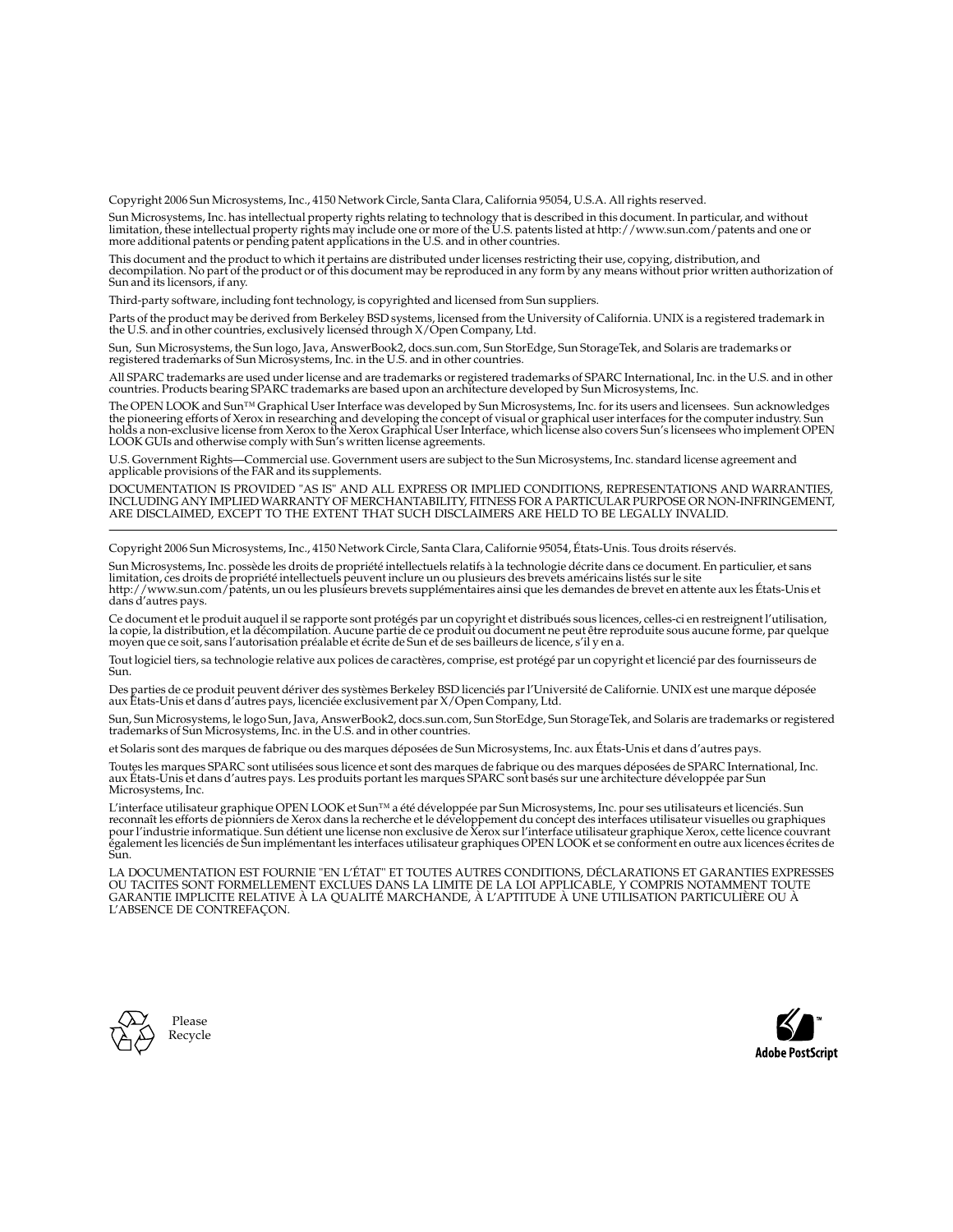# Sun StorageTek 5000 NAS OS Software Release Notes

These release notes contain information for the Sun StorageTek™ 5000 NAS OS version 4.12. The software is backward-compatible with previous versions of the Sun StorEdge™ 5210 NAS Appliance, Sun StorEdge 5310 NAS family of products, and the Sun StorageTek 5320 NAS family of products.

These release notes contain the following sections:

- ["New Features" on page 2](#page-3-0)
- ["System Requirements" on page 3](#page-4-0)
- ["Software Updates" on page 4](#page-5-0)
- ["Resolved Issues" on page 5](#page-6-0)
- ["Resolved Issues From Previous Releases" on page 5](#page-6-1)
- ["Known Issues" on page 7](#page-8-0)
	- ["Cluster-Specific Issues" on page 12](#page-13-0)
	- ["Sun StorageTek File Replicator-Specific Issues" on page 14](#page-15-0)
	- ["Gateway-Specific Issues" on page 15](#page-16-0)
- ["Addenda to the Documentation" on page 16](#page-17-0)
- ["Release Documentation" on page 30](#page-31-0)
- ["Service Contact Information" on page 30](#page-31-1)

**Note –** There is no means to upgrade a Sun StorEdge 5310 NAS Appliance to a Sun StorageTek 5320 NAS Appliance. At a later date an upgrade package and support services will be available to allow the upgrade of a Sun StorEdge 5310 NAS Appliance to a Sun StorageTek 5320 NAS Appliance.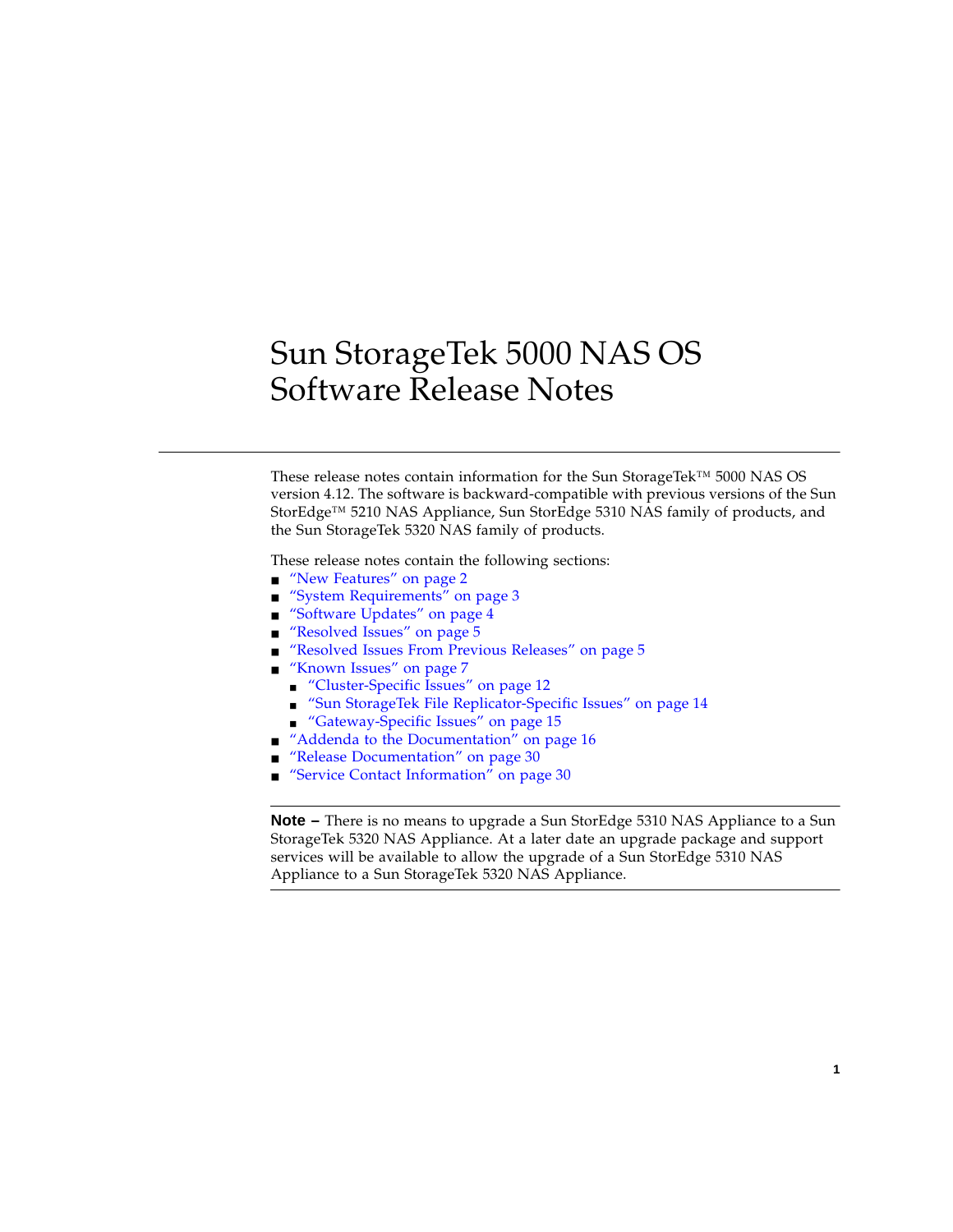# <span id="page-3-0"></span>New Features

The Sun StorageTek NAS operating system (OS) 4.12 provides support for the following items:

- Sun StorageTek 5320 NAS family of products
- Gateway support for the Sun StorageTek FlexLine 210, 240, 280, 380 storage systems
- Support for the following FC tape libraries:
	- Sun StorageTek C2 Tape Autoloader
	- Sun StorageTek C4 Tape Library
- Cisco Systems, Inc. MDS-9216 and MDS-9502 FC switches
- Enhanced remote replication performance improvements
- 2007 Daylight Savings Support
- Worm tape support for remote Network Data Management Protocol (NDMP) with Symantec (VERITAS) NetBackup 6.0
- Microsoft Corporation SQL application support

With the release of Sun StorageTek NAS OS 4.12, Sun Microsystems, Inc. has chosen to re-brand the 5000 NAS Family software with the Sun StorageTek brand to reflect our continued and increased commitment to the storage market. Sun StorageTek NAS OS 4.12 along with the StorageTek File Replicator and StorageTek Compliance Archiving Software options provide support for the following platforms:

- Sun StorageTek 5320 NAS Appliance
- Sun StorageTek 5320 NAS Cluster Appliance
- Sun StorageTek 5320 NAS Gateway System
- Sun StorageTek 5320 NAS Cluster Gateway System
- Sun StorEdge 5310 NAS Appliance
- Sun StorEdge 5310 NAS Cluster Appliance
- Sun StorEdge 5310 NAS Gateway System
- Sun StorEdge 5310 NAS Cluster Gateway System
- Sun StorEdge 5210 NAS Appliance

**Note –** For simplicity, all future releases of the Sun StorageTek NAS OS will refer to the above hardware systems by using the StorageTek brand.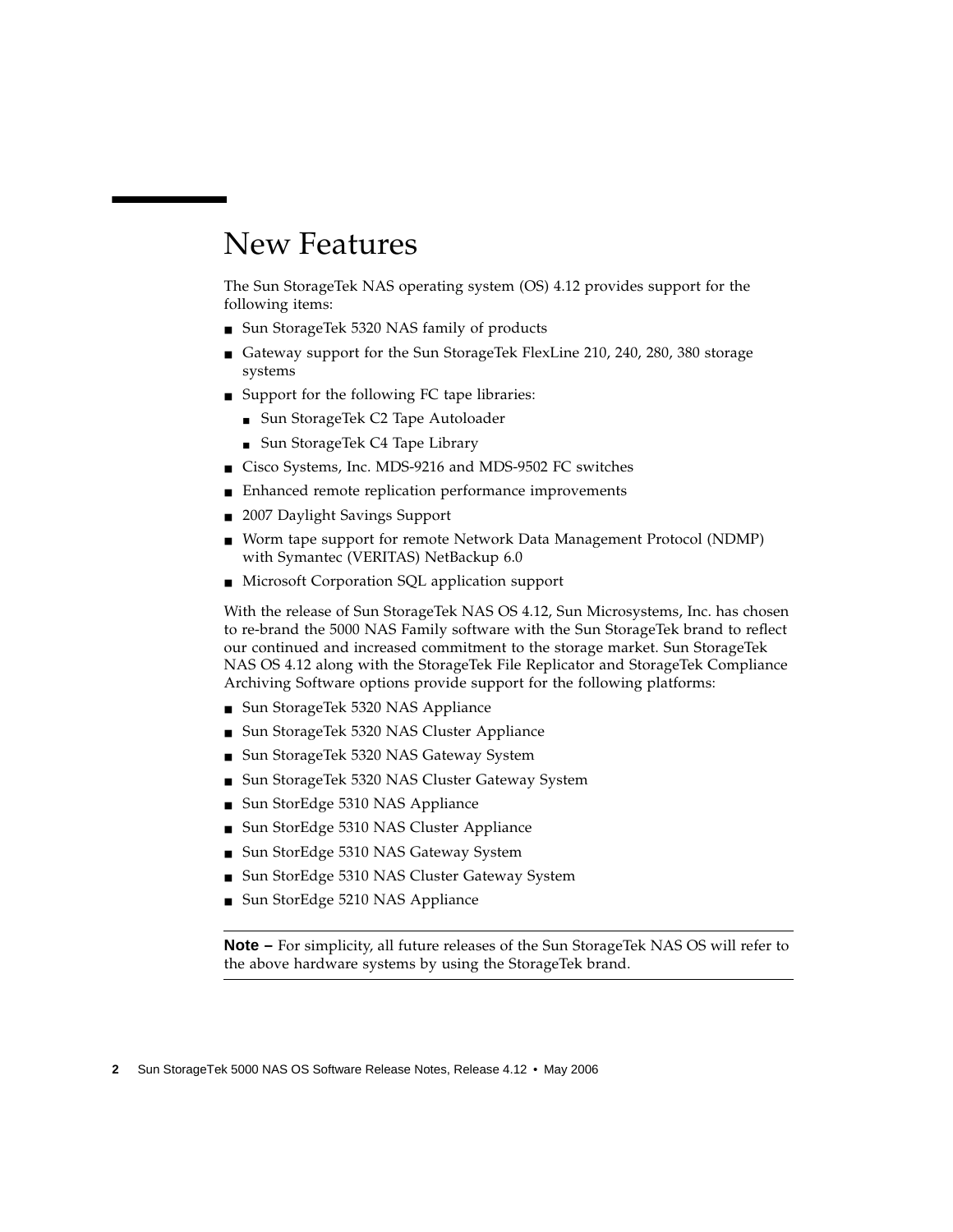# <span id="page-4-0"></span>System Requirements

The Sun StorageTek NAS OS is pre-installed on all supported platforms. You do not need to install any software to manage the Sun StorageTek 5320 NAS Appliance or Sun StorageTek 5320 NAS Gateway System.

To access the Web Administrator management interface, you must have a networkattached computer running one of the following browsers. You must use a Java™ technology-enabled browser with Java Plug-In 1.4.0 (minimum version).

- Internet Explorer
- Mozilla<sup>™</sup>
- **■** Netscape Navigator<sup>™</sup>

**Note –** To download the latest Java Plug-in software, go to http://java.com.

### ▼ To Determine Sun StorageTek NAS OS Software Versions

Perform one of the following procedures.

- Access the Web Administrator navigation panel and select System Operations  $\rightarrow$ Update Software.
- Type version, on the command-line interface (CLI), and, for example, 4.12 will display.

*hostname*> **version** StorageTek Model 5320C NAS S/N 1234567 Version 4.12 M0 (Build 20)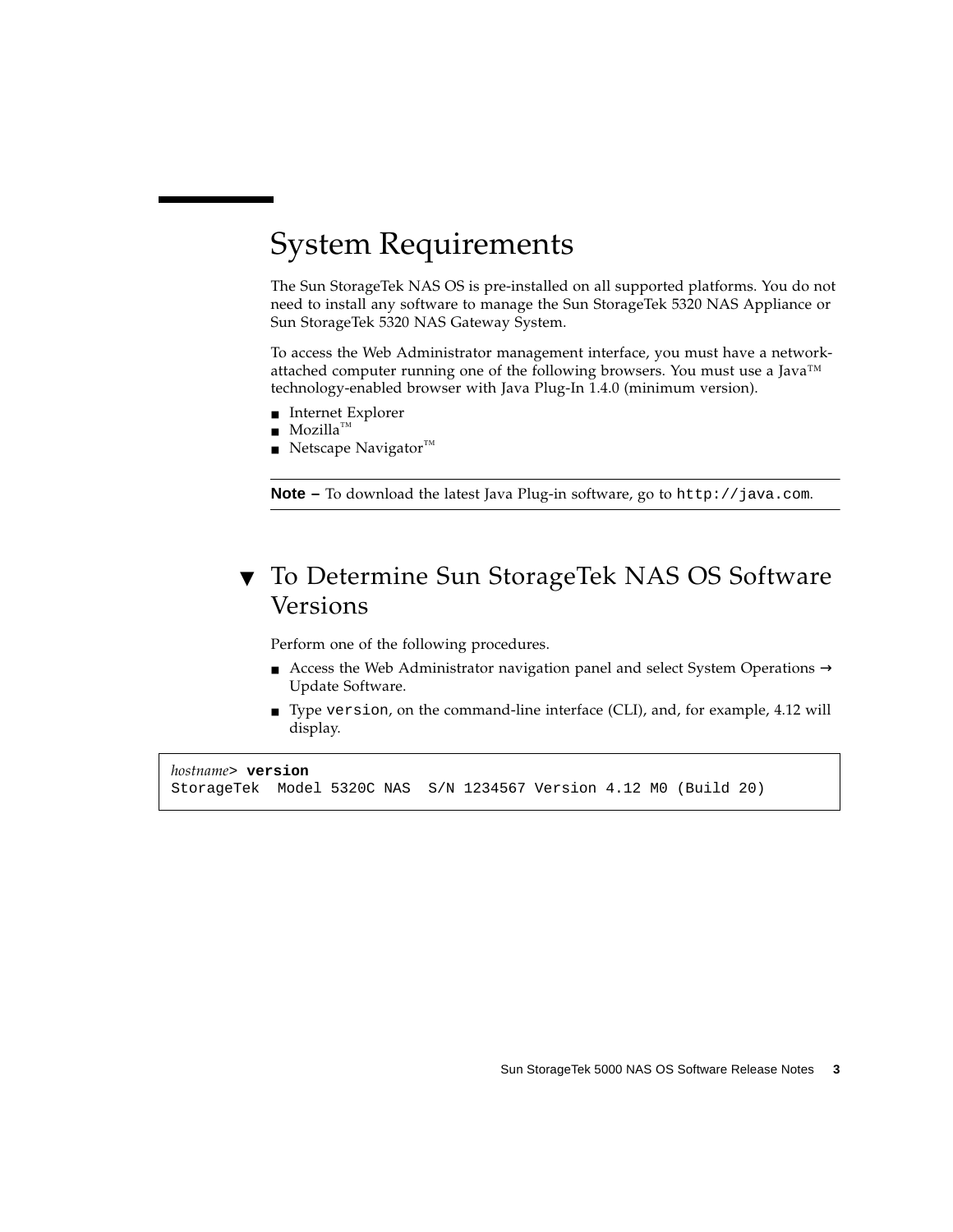### ▼ To Determine Firmware Revision Levels

Use the raidctl get type=lsi target=profile ctlr=0..*N* command to determine and record the current firmware revision level of each RAID controller unit, expansion unit, controller NVSRAM, and drive.

For more information, see:

- *Sun StorEdge 5310 NAS Appliance and Gateway System Administration Guide*, 819-3238-11
- *Sun StorageTek 5320 NAS Appliance and Gateway System Administration Guide*, 819-6388-10

# <span id="page-5-0"></span>Software Updates

Please upgrade your system by downloading the latest version of Sun StorageTek NAS OS software from http://sunsolve.sun.com. This requires a valid service contract. Select the Patchfinder link, and then enter the patch number that is appropriate for your system.

- 118216 Software for the Sun StorEdge 5210 Appliance
- 119351 Software for the Sun StorEdge 5310 Appliance
- 119352 Software for the Sun StorageTek 5320 Appliance

**Note –** If you are upgrading a Sun StorEdge 5210 NAS Appliance to software version 4.12 from a release prior to version 4.05, Field Change Order (FCO) 257 is required. Contact SunSM Service to get FCO 257 applied prior to upgrading your software. Any Sun StorEdge 5210 NAS Appliance with software version 4.05 (or greater) does not need the FCO applied.

### Software Downgrades

Downgrading to an earlier version of the Sun StorageTek NAS OS other than what is loaded on your system, as indicated on the Shutdown the Server screen of the Web Administrator GUI, is not supported. If required, contact Sun service. When the software is upgraded the previous release remains on the system. So you can reboot to the previous release.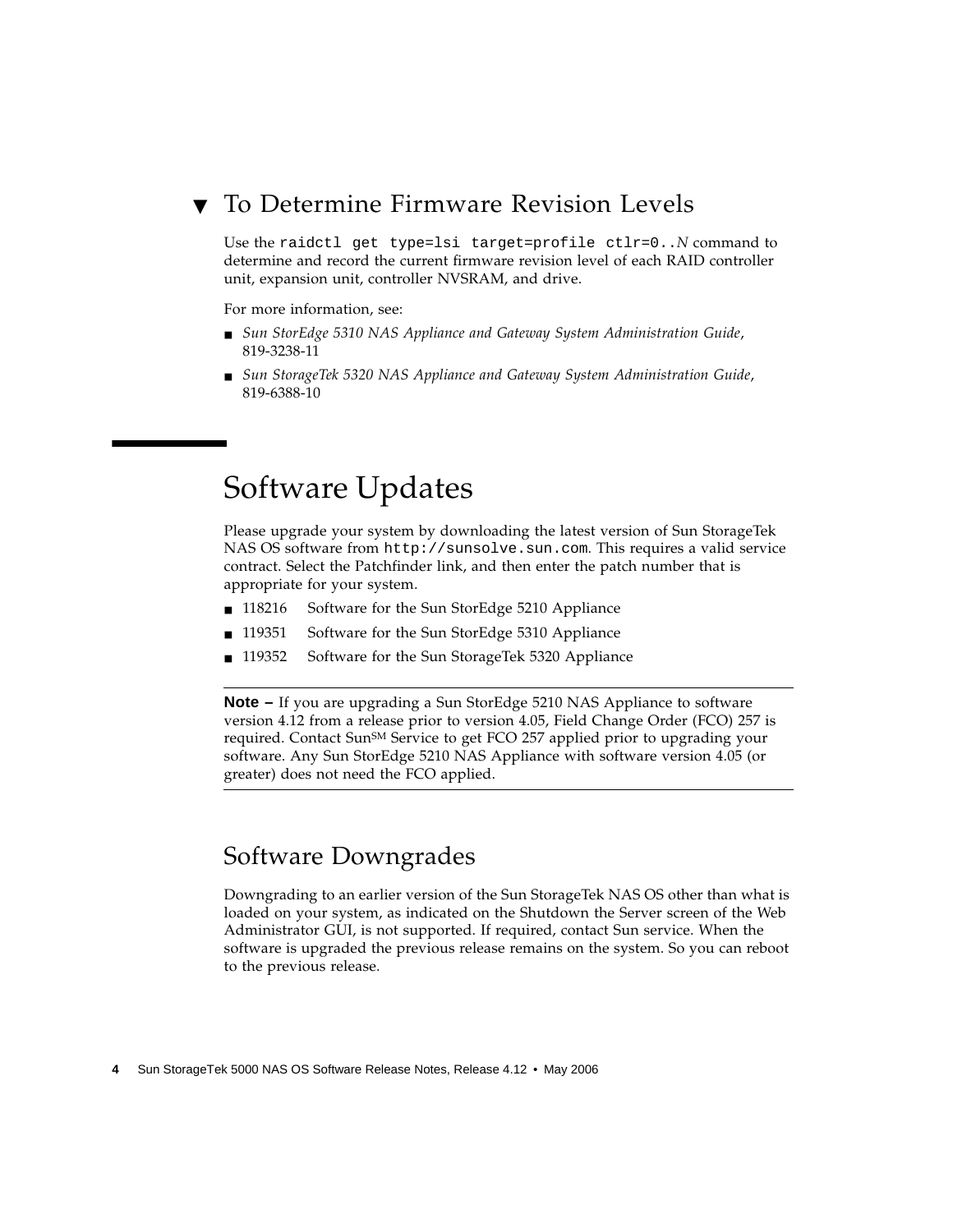# <span id="page-6-0"></span>Resolved Issues

The following issues have been resolved with this release. The numbers in the parentheses indicate the Change Request.

- The Web Administrator interface will not go blank if left open and idle for more than 15 minutes. (6356459)
- Retained files can no longer be removed on Advisory Compliance volumes by Microsoft Windows non-administrator domain users. (6361605)
- During mirroring with heavy I/O activity, or during mirroring with cluster systems, you will no longer find the following messages filling up the logs of the target/mirror server in a short period of time. (6176236)

nmir: deseq\_recv: The mirror log appears to be full

# <span id="page-6-1"></span>Resolved Issues From Previous Releases

The numbers in the parenthesis indicate the Change Request.

- A new LUN created from cluster heads displays the proper owner. (6287381)
- The Lightweight Directory Access Protocol (LDAP) search has been modified such that user information in a Microsoft Windows Active Directory Server (ADS) will not be deleted when the Sun StorageTek 5320 NAS Appliance autohome feature is used. (6310891)
- The timestamps on intermediate directories will be restored during a Network Data Management Protocol (NDMP) recover operation. (6259093)
- When a Sun StorEdge 6920 system is used as storage for the Sun StorEdge 5310 Gateway system, logical unit number (LUN) and volume information will now display properly in the Web Administrator. (6318244)
- When a Sun StorEdge 6920 system is used as storage for the Sun StorEdge 5310 Gateway system, LUN and volume information will now display properly in the Web Administrator. (6318244)
- A backup and restore of a directory containing hard links now works correctly. Previously the file system became read-only in certain circumstances. (6324643)
- After a LUN failover was initiated from one head to another in a cluster system, occasionally a LUN would not fail back correctly resulting in incorrect head ownership and I/O failure. All LUNs will now fail back to ownership by the correct head. (6327065)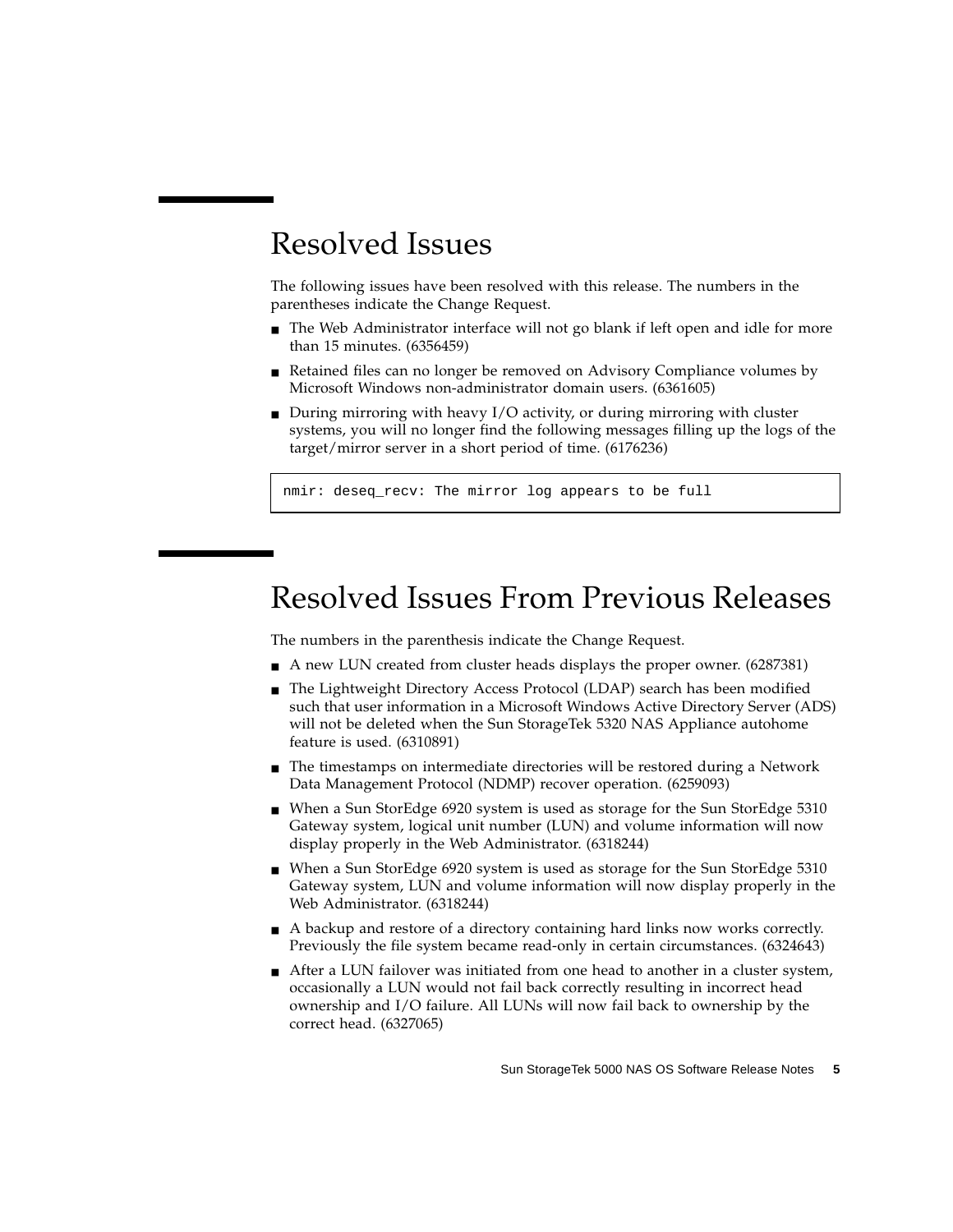- The system can now process detached LUNs. In the previous release, the system would enter a panic state when processing detached LUNs. (6328165)
- The 5310 and 5320 systems now allow you to create multiple LUNs. In the previous release, the server crashed during attempts to create multiple LUNs. (6305831)
- ISO8859 code pages with extended (8-bit) ASCII characters now display properly. (6299983)
- It is now possible to correctly mount a /vol  $\star$ . chkpnt volume at the root level. Mounting a checkpoint volume using the following command will no longer cause a pwd command malfunction. (5100110)

```
# mount -F nfs se5k:/vol01.chkpnt /z/vlcp
```
- The Simple Network Management Protocol (SNMP) attribute system.sysDescr.0 is now set correctly. (5062965)
- All checkpoints now list the Backup option. (5079000)
- The Environmental Monitoring Unit (EMU) boards in the Sun StorEdge 5210 NAS Appliance expansion unit are now properly instrumented and monitored. (5092547)
- The network attached storage (NAS) head no longer sends false battery errors. (5101253)
- The File Transfer Protocol (FTP) module in the Sun StorageTek NAS OS software now loads automatically at startup but remains disabled by default. (5106379)
- The graphical user interface (GUI) now has no limit to the number of external expansion units it will display. (6184256)
- The console now displays all file volumes, even if more than 50 were created. (6180031)
- The Create and Delete port bonding features (port aggregate) occasionally caused an unresponsive system; this has been fixed. (5108956/5109029)
- Large Network Data Management Protocol (NDMP) backup will not fill up /dvol with NDMP job files. (6252667)
- SNMP attribute se5210RaidBBUStatus is set to "normal." (5064730)
- On a Common Storage Module (CSM) redundant array of independent disks (RAID) controller hardware failure, pulling out the controller with active I/O no longer causes volumes to go Read-Only. (6215728)
- Occasional disk or Fibre Channel errors while running I/Os no longer cause some volumes to be marked Read-Only. (6213003/6214237)
- RAID volumes on Fibre Expansion Units will now automatically rebuild using available hot-spares. (6221965)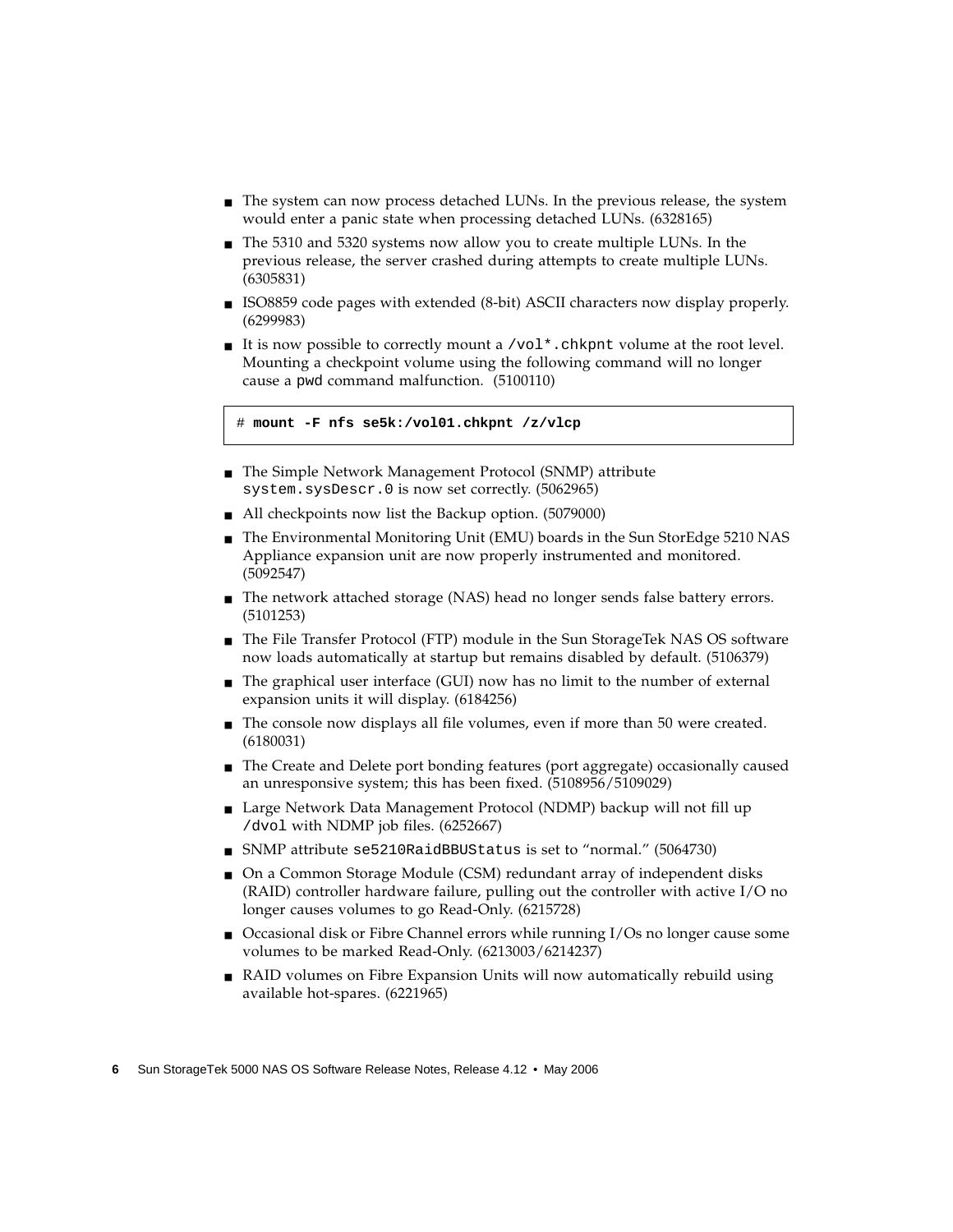- NDMP Direct Access Restore (DAR) recovery will work with Backup Type set to "tar." (6259024)
- Web Administrator will indicate read-only volumes if there is a LUN failure. (6222888)
- There are no longer inconsistencies between setting the time zone from the Telnet Menu/CLI and setting it from the Web Administrator. (6234042)
- In-band RAID management (IBRM) is now supported as of release 4.11. Therefore the help topics are now valid. (6215325)
- Old exports should no longer appear when there are no associated volumes. (6197943)
- When a cluster is in failover mode and, if a volume is created from the Alone head on a logical unit number (LUN) that was originally owned by the Quiet head, applications accessing that volume should no longer get an EACCESS error during the cluster recovery process. (6236671)
- If you add a new tray, you can assign ownership of an unowned LUN with the Web Administrator. (6227823)
- When a mirrored volume is promoted using the Web Administrator, a status message is now displayed on the GUI. (6233969)
- The cluster should not lose time and get out of sync when under extreme load. (6235662)

# <span id="page-8-0"></span>Known Issues

**Important –** The Web Administrator supports only a single login at a time. A best practice would thus be to have only one person administering the system at a time to avoid command conflicts. In a cluster configuration, you must log in to each server separately to manage that server.

The following issues are not resolved at this time. The numbers in the parenthesis indicate the Change Request.

 $\blacksquare$  The CPU utilization reaches 100% when trying to run the raidctl get command using an rsh connection. (6376034)

**Workaround:** Run the raidctl get command on the local system. The command will save it's output to a file. Then send the file over a network using ftp, email, or some other method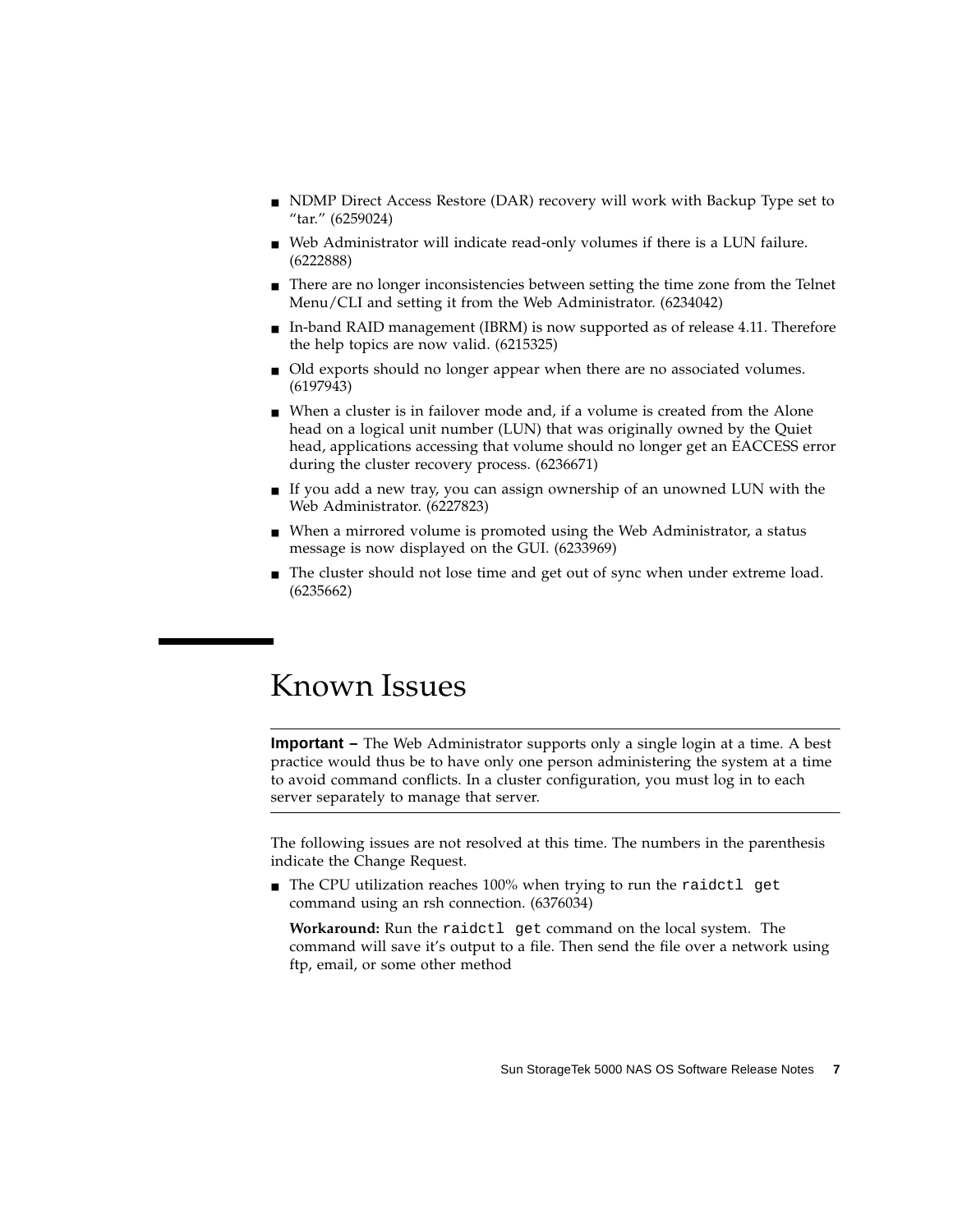■ The system log can report a controller temperature sensor as being in an unknown state. (6388993)

**Workaround:** This might be due to a controller error that causes the controller to reboot. After it has finished rebooting the system log should report that the temperature sensor is fine within five minutes.

■ High Availability (HA) bonding of more than seven ports causes a failover to not complete successfully. (6411374)

**Workaround:** Do not create HA bonds of more than seven ports.

■ When enabling anti-virus protection for the first time, existing client connections to Common Internet File System (CIFS) mapped shares will be exempt from scanning and are not protected. (6417994.)

**Workaround:** Before enabling Anti-Virus protection, make sure there are no client connections to CIFS-mapped shares, or reboot the system after enabling anti-virus protection to force all client connections to reconnect.

■ When the Symantec Anti-Virus Scan Engine detects that a file might contain a virus and it cannot clean the file, the file will be quarantined. As part of the quarantine process, if the scan engine provides log information pertaining to its inspection of the file, the file is over-written with this log information and thus the original file data is lost. This can happen in cases where the file is not actually infected; if the scan engine detects that the containing message is malformed, or if it reaches or exceeds one of its configuration parameters while scanning the file. (6418443)

**Workaround:** Configure the anti-virus scan engine to allow access to all malformed containers, and allow access to files when a processing limit is met (or exceeded). Note that files actually infected with viruses will still be overwritten.

■ High Availability  $\rightarrow$  Set LUN Path  $\rightarrow$  Auto Assign LUN Paths will not work on new LUNs. (6397065)

**Workaround:** Set LUN paths manually. Alternatively, initialize a new LUN by creating a file volume.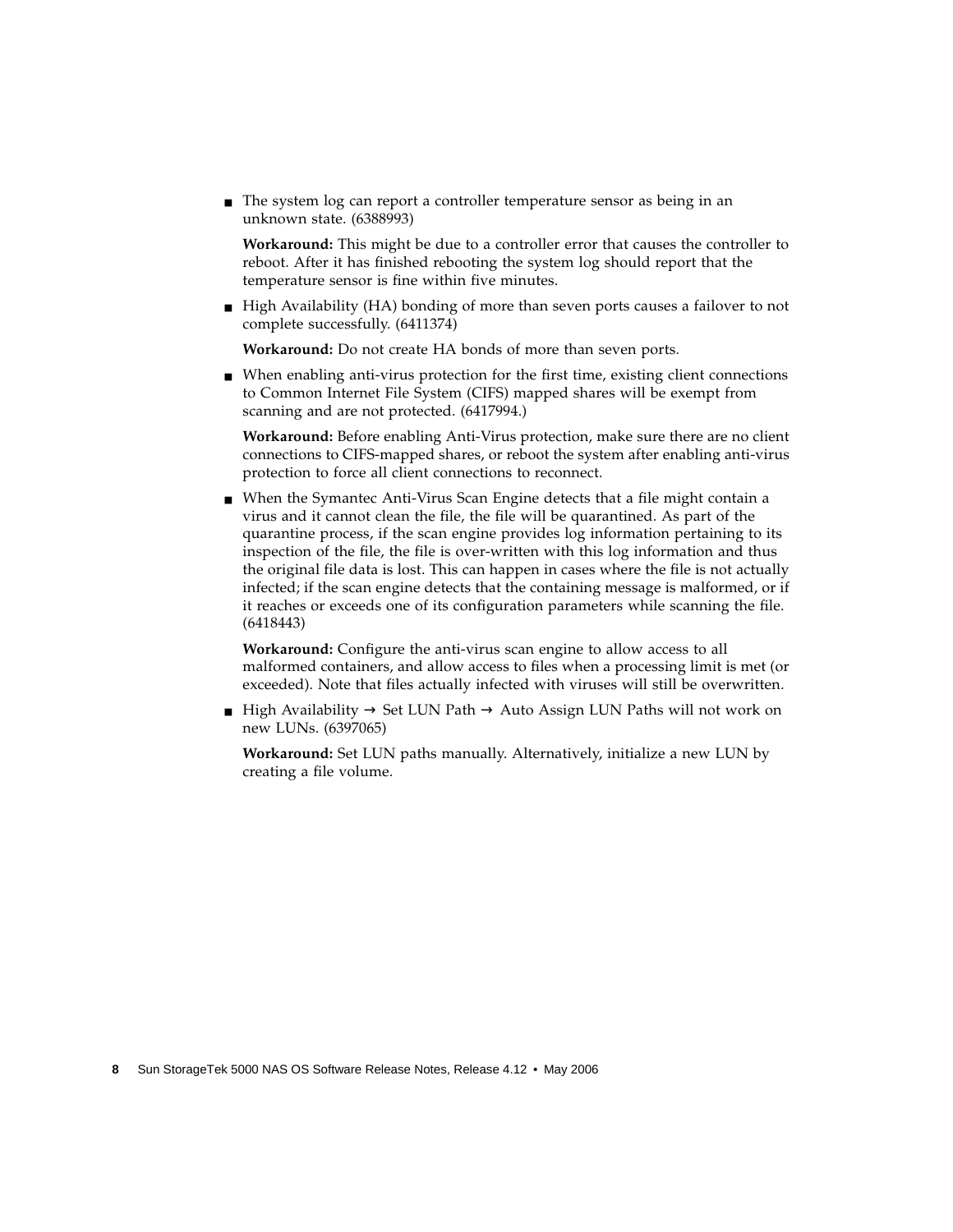■ The Sun StorageTek 5320 NAS Appliance head fan identification and numbering are inconsistent. (6393245)

**Workaround:** Following are the three different ways that fans are identified. Email notification uses the same method as the syslog.

**TABLE 1** Sun StorageTek 5320 NAS Appliance Server Fan Identification

| Physical label on Fan | syslog/remote syslog | GUI |
|-----------------------|----------------------|-----|
| FT0/FM0               | 0                    | 1   |
| FT0/FM1               | 1                    | 2   |
| FT0/FM2               | 2                    | 3   |
| FT1/FM0               | 3                    | 4   |
| FT1/FM1               | 4                    | 5   |
| FT1/FM2               | 5                    | 6   |

■ On a Sun StorageTek 5320 NAS Appliance system, email notification due to a fan fault may give the incorrect course of action. The course of action will notify the user to "Check the fan connection." However the fans are inside the power supply. (6388065)

**Workaround:** Evaluate the power supply LEDs. Then check the enclosure section of the diagnostic info from the CLI. If a fan failure has occurred contact Technical Support.

■ Due to timing issues it may be possible to create multiple bonds with the same NICs and IPs. (6383186)

**Note –** Never try to create more than one bond per NIC pair.

■ The raidctl profile can incorrectly report "Battery Status: Near Expiration." (6387411)

**Workaround:** Refer to the "Days until replacement:" information in the raidctl profile for a more accurate report of battery replacement needs.

■ The In-Band RAID Management (IBRM) GUI screen may display phantom tray instances with ID 0. (6396234/6398799)

**Workaround:** The system will work correctly and this may be ignored. To fix the system must go through the recovery process.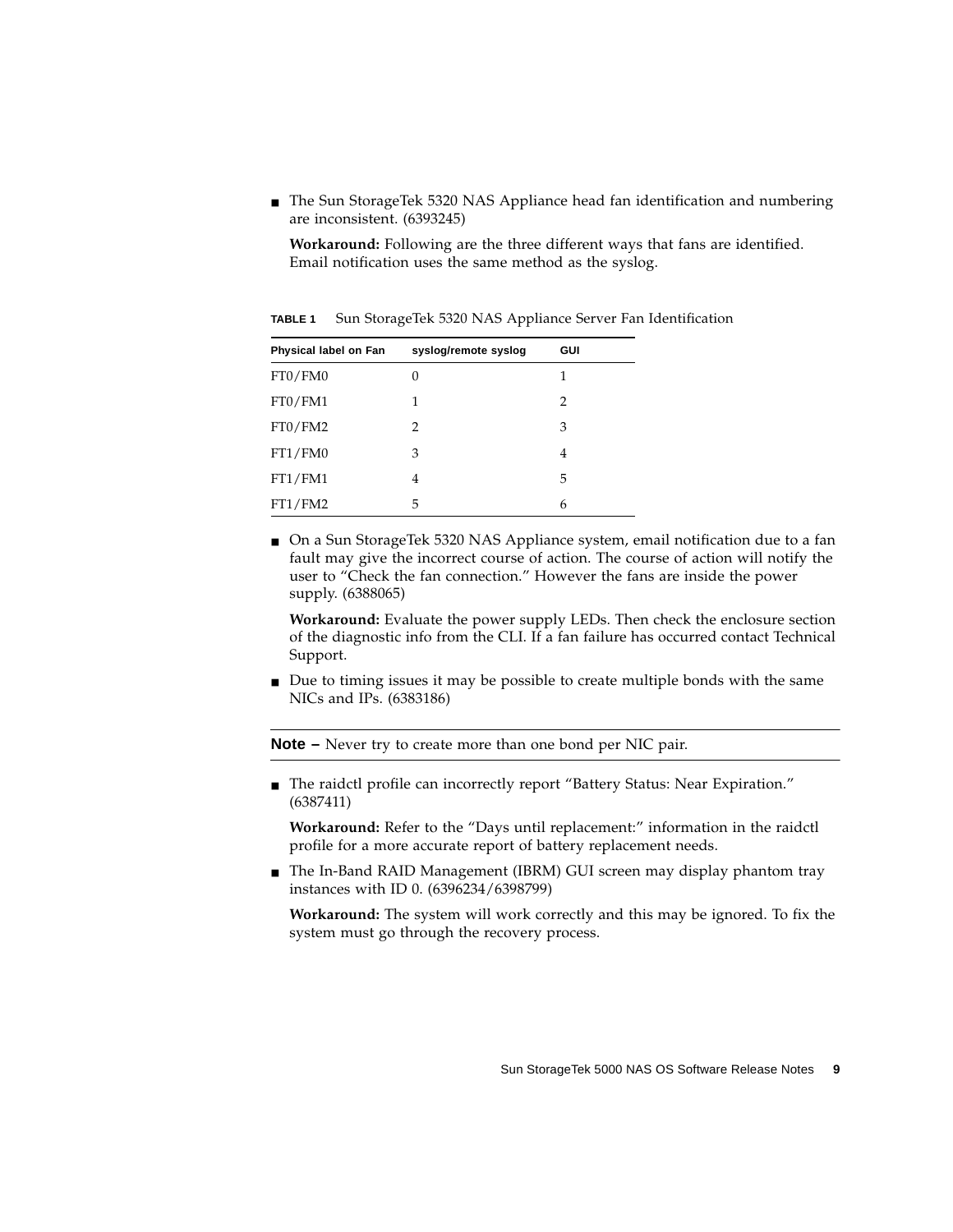■ When creating an High Availability (HA) bond between 2 NIC ports, the IP address of the "partner IP address" was given as the same as that of the "IP address" field. Communication was lost. (6399042)

**Workaround:** You must login to the console of the Sun StorageTek 5320 NAS Appliance head and manually delete and reassign the incorrectly assigned ip addresses.

■ When configuring a bond in "Networking Configuration  $\rightarrow$  Configure Network Adapters." IPs can only be added to the bottom of the list. That is, if there is a blank IP field at the top of the list you cannot enter an IP using the Web Administrator GUI. (6401617)

**Workaround:** You must delete all the IPs and recreate the list from the top field. Another option is to use the CLI.

■ When editing the Internet Small Computer system Interface (iSCSI) Configuration Menu  $\rightarrow$  Configure iSCSI LUN in the CLI/Telnet Menu, select an existing iSCSI LUN and then choosing "option 1) Edit" results in not being able to cancel the edit or escape from the menu. (6362767)

**Workaround:** Finish editing. You will then be able to cancel the edit session.

■ SCSI errors might occur during writing to direct-attached SCSI LTO3 tape drives.

**Workaround:** Use the on-board Fibre Channel / SCSI bridge on the robot to connect to a Fibre Channel port on the network attached storage (NAS). (6347059)

■ On newly purchased systems, or when you add a new controller or expansion unit, some LUNs may be offline. (6337658)

**Workaround:** This may be caused by duplicate SSIDs on the EUs. To bring the LUNs online, do the following.

- **1. Turn off all the storage arrays.**
- **2. Turn on the controller array.**
- **3. Wait for the array to complete power up.**
- **4. Power on each drive module, waiting for each to complete power up before powering the next.**
- When LUN creation requires several minutes to complete, the Web Administrator might provide ambiguous information. (6273163/6273171/6276198)

**Workaround:** Close the Web Administrator and browser. After restarting the Web Administrator the information provided should be correct.

■ There is no current method provided by the Web Administrator to bring volumes shown as offline in the screen RAID  $\rightarrow$  Manage RAID online. (6331263)

**Workaround:** Contact SUN service.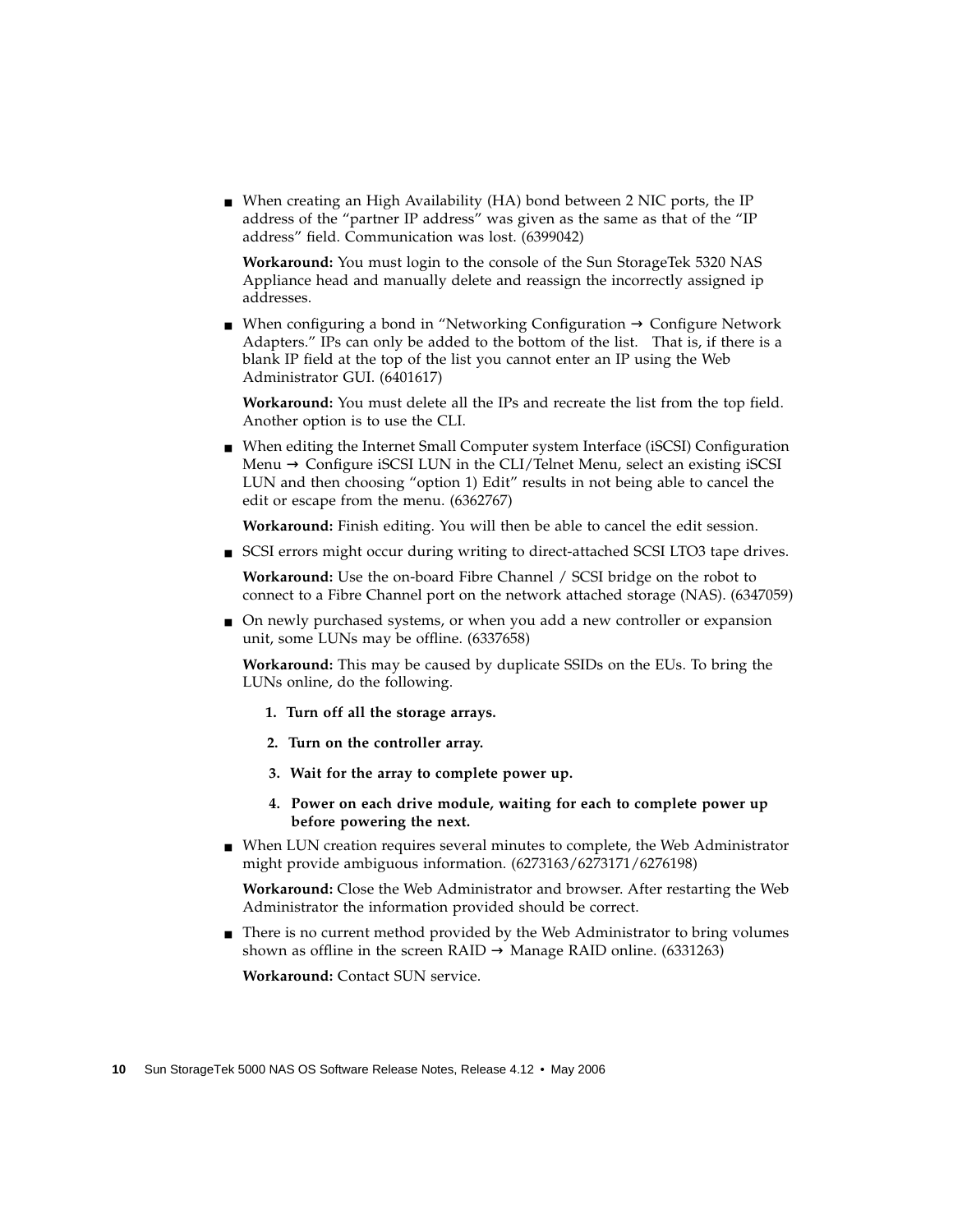■ After restoring a LUN's primary path due to a physical path failure, the alternate path is not available. (6309701)

**Workaround:** After physical changes to the back-end configuration, a userinitiated rescan is required. Using the Web Administrator, go to Volume Operations  $\rightarrow$  Create File Volumes and click Scan for New Disks.

■ Upgrading CRM firmware using In-Band RAID Management (IBRM) might cause all LUNs on the Sun StorEdge 6130 array to failover to a single RAID controller. (6283300)

**Workaround:** Place the \*LUNS\* back on the \*primary\* path by using the Web Administrator.

■ If the Sun StorEdge 5210 or 5310 NAS Appliance is shut down in a method other than the Web Administrator, or if the Web Administrator loses contact with the Sun StorEdge 5310 NAS Appliance, the browser may stop working. (6209231)

**Workaround:** Close all instances of the Web Administrator and web browsers. After the system reboots, reopen a web browser and relaunch the Java browser interface.

■ The Notification Email URL field shows the hostname URL. You might not be able to connect to the Web Administrator by clicking this URL. (6217684)

**Workaround:** If the Domain Naming System (DNS) does not resolve the hostname, use the IP address to connect to the Sun StorEdge 5210 or 5310 NAS Appliance. Ensure that the host name defined in the Sun StorEdge 5210 or 5310 NAS Appliance is registered in a name server (for example, DNS or Network Information System (NIS)).

■ High Availability and Port aggregation bond IP address may not restore properly after you delete a bond. (6212483)

**Workaround:** Select a different IP address for the bond.

■ Poor RX/TX optical signal strength may result in degraded performance. (6207069)

**Workaround:** If there are no other critical hardware errors and you see significant performance degradation, this degradation could be related to Fibre Channel link errors. Contact Sun Service for assistance. (See ["Service Contact Information" on](#page-31-1) [page 30.](#page-31-1))

■ When you choose Configure NFS  $\rightarrow$  Setup Hosts  $\rightarrow$  Add User, the window contents don't refresh, and the system appears to stop working because of many entries in the NIS/NIS+ mappings. (5054655)

Wait for the system to finish processing and repaint the screen. Do not reboot your system.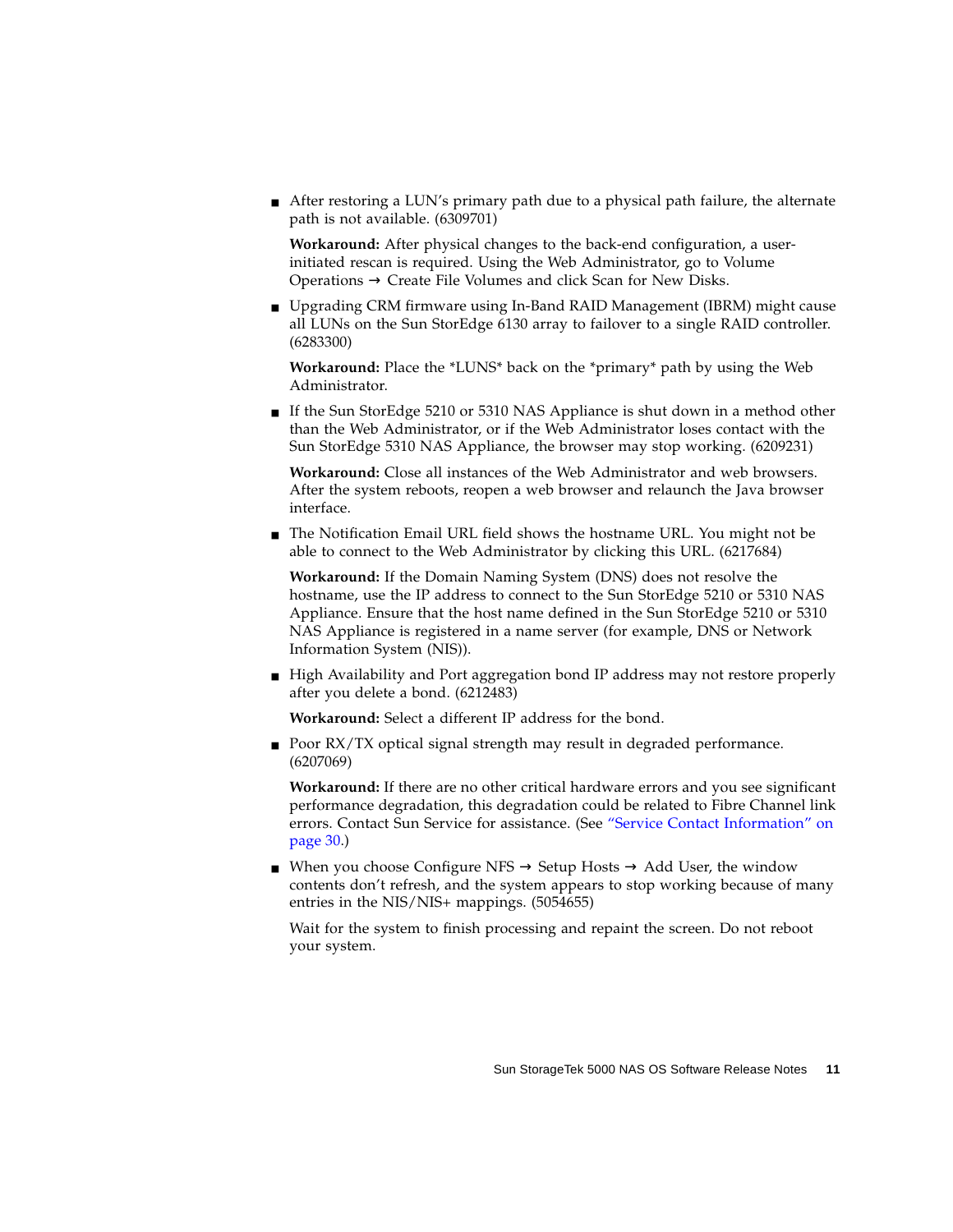■ The Apply button becomes unusable when you attempt to create a LUN with more than six Serial Advanced Technology Attachment (SATA) drives from the Manage Raid option of the Web Administrator. (6277449)

**Workaround:** When reconfiguring SATA drives using the Web Administration tools, be sure to not go over the 2.0 Terabyte LUN maximum size limit of the RAID controller.

■ Attempts to log in to a system with an offline LUN using the Web Administrator results in an error of "Login rejected." Attempting to delete a volume from an offline LUN results in the server not responding. (6282749)

**Workaround:** This can occur when an offline LUN caused by a double fault is followed by a deletion of a file system from that LUN. A reboot is required.

### <span id="page-13-0"></span>Cluster-Specific Issues

The following cluster-specific issues are not resolved at this time. The numbers in the parenthesis indicate the Change Request.

■ When a cluster is initially setup using the configuration wizard by enabling failover on one head, failover may not be enabled on the partner head (6387567).

**Workaround:** Enable failover on the partner head by logging into the partner head using the Web Administrator GUI.

■ Under an extremely heavy load during a head recovery, there is a possibility that some LUNs might not be fully restored. (6402960)

**Workaround:** Repeat the head recovery process and check for the LUN to be returned to the appropriate head. The head recovery process can be initiated from the WEB or Telnet menu. This process can be repeated as many times as needed while the heads are in any failover state.

■ Upgrading Array Firmware of cluster with dual Head and dual controllers may fail with the "No-Reboot" method. (6375669)

**Workaround:** Copy the Array Firmware, non-volatile static random access memory (NVSRAM), and Just a Bunch of Disks (JBOD) code to the Sun StorageTek 5320 NAS Appliance head. Manually load the NVSRAM and JBOD code (not the Array Firmware code) using the "No-reboot" instructions. Then reboot the Sun StorageTek 5320 NAS Appliance head. Please refer to the system log to verify that the firmware upgrade succeeded.

■ It is possible to create a High Availability (HA) bond where a NIC was not assigned an IP. However, this will result in the non-assigned NIC assuming the IP of the bond, causing the partner head to become inaccessible. (6406749/6409899)

**Workaround:** Deleting the bond from the Web Administrator GUI may not properly clean up the duplicate IP addresses. Delete the bond from the CLI. Then make sure all NICs have been assigned IPs before recreating the bond.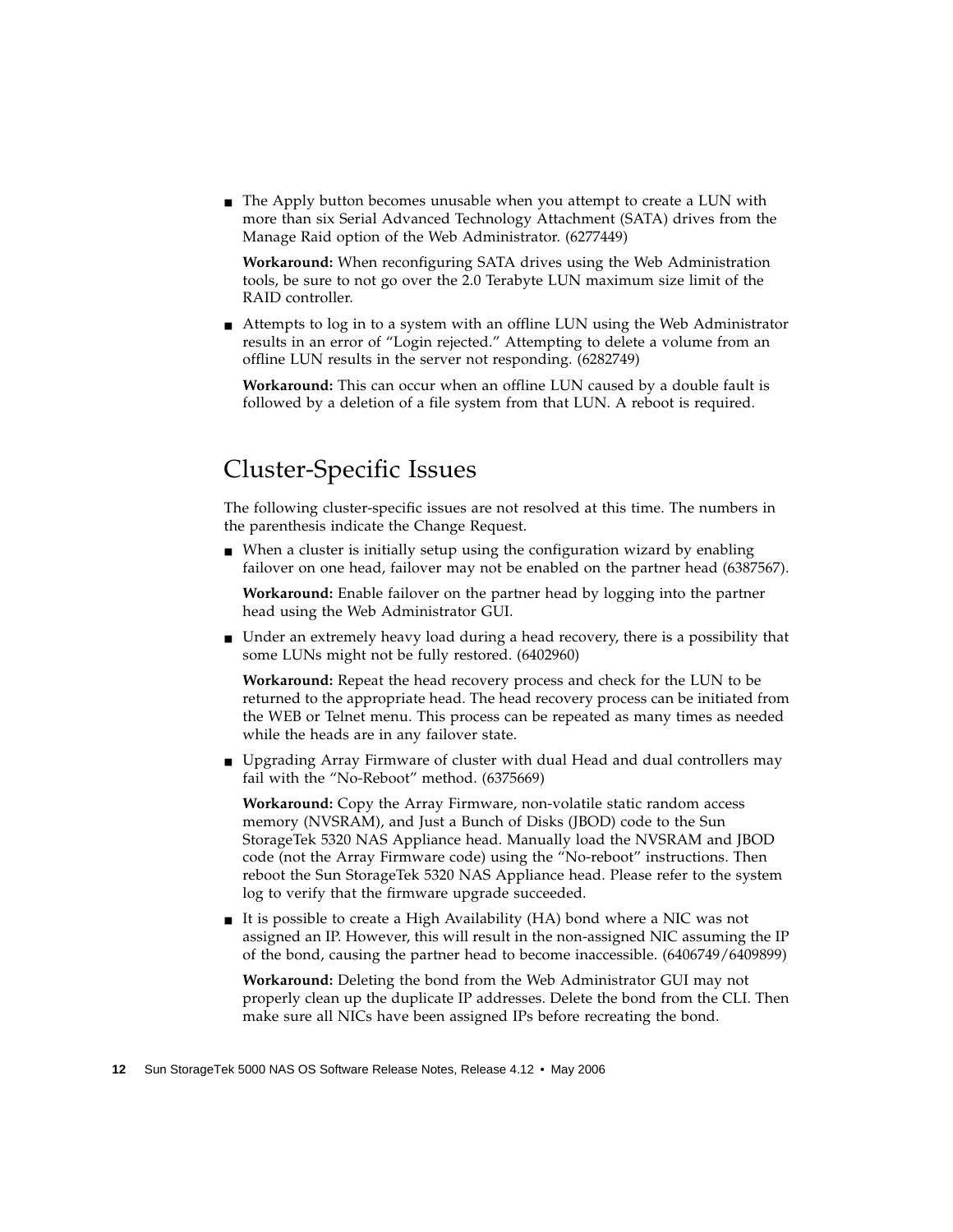■ Installing new NICs will cause existing PA bonds to change roles which cannot then be deleted. (6407988)

**Workaround:** Remove existing PA bonds before installing new NICs. After the NIC installation is completed, and the system has rebooted, create new PA bonds.

If the bond was already created before installing the NICs go to the CLIs Host Name & Network menu and edit the IP addresses of the NICs. Then on the CLI on either of heads: (considering the bond is called bond1) perform the following.

```
hostname> unset ifenslave.*
hostname> unset bond1.*
hostname> savevars
```
■ Using the LCD or the reboot command to reboot one head of a cluster will also cause the other head to reboot. (6389192)

**Workaround:** Use the Web Administrator GUI or the CLI/Telnet Menu to reboot a single head only.

■ The Alone head could become stuck in the transition state while the Quiet head is in the Quiet state. (6240366)

**Workaround:** Perform another recover from the Alone head to ensure that your clusters are in Normal mode before doing any upgrades.

■ Manual movement of LUNs between heads results in a zero capacity reading. This occurs during initial cluster setup or when you add new trays. (6239025)

**Workaround:** Run a manual disk scan from either the Web Administrator or the Telnet Menu/CLI and the head will refresh the LUN capacity.

■ In a cluster configuration, if the Quiet head experienced system problems during recovery, some of its volumes may fail to mount on the Alone head. (6214772)

**Workaround:** Using the Telnet Menu / CLI, type the following command:

*hostname*> mount -f /*volume-name*

■ In a cluster configuration, before doing a recovery, check the partner head using the LCD to see if the head is in Quiet mode. Then do the recovery from the Web Administrator or Telnet Menu of the Alone head. (6229943)

If physical access to the system is not available, you should Telnet to the cluster system. You will be logged into the Alone head. From there you can either check the log to ensure that the Quiet head has finished booting, or ping the Quiet head's heartbeat. By default the heartbeat IP is 10.10.10.1 for head 1 and 10.10.10.2 for head 2.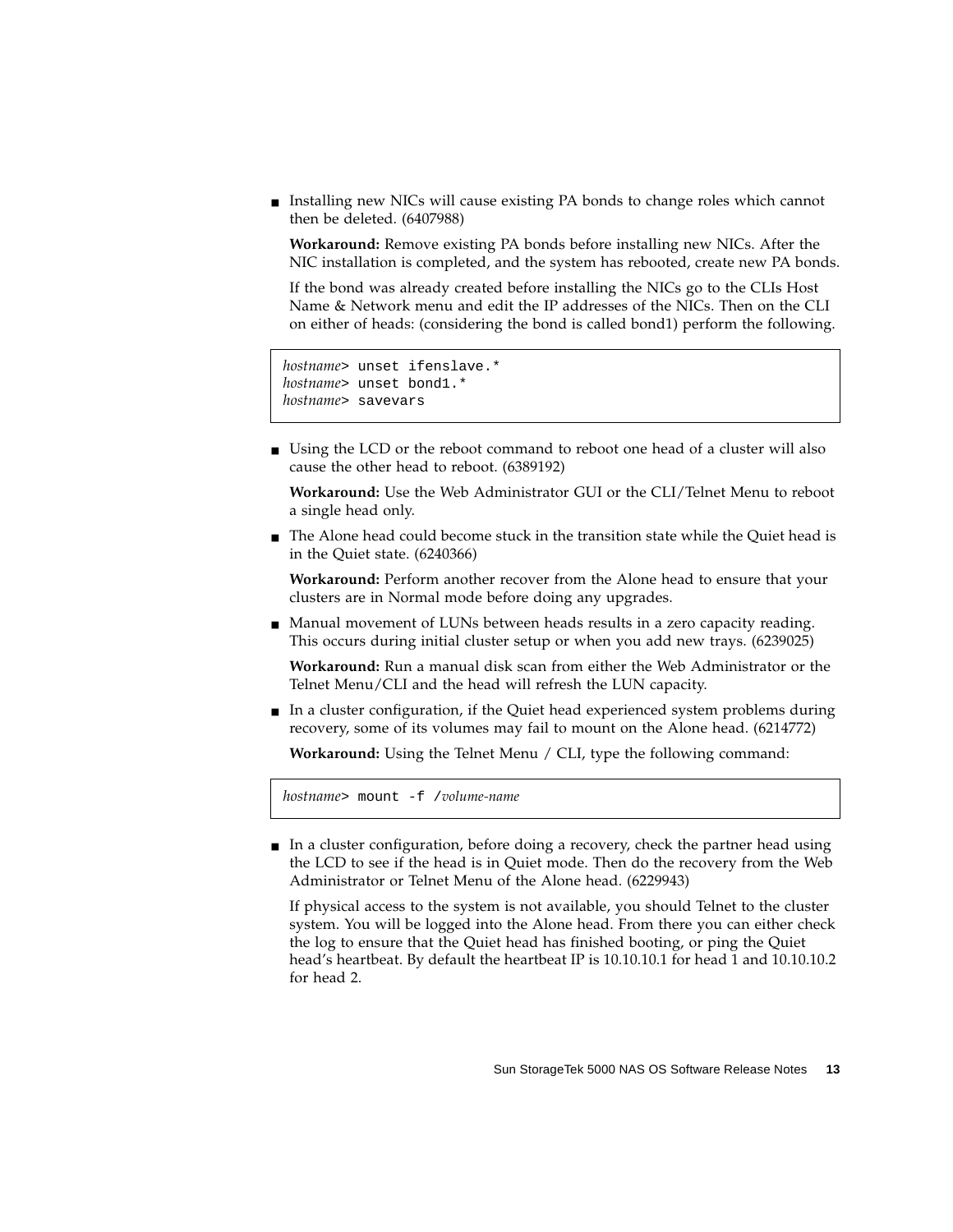- In a cluster configuration, a head should only modify file permissions on file systems owned by that head and not those owned by the partner head. (6262339, 6222886)
- Attempting to log in to the Web Administrator fails with a long delay and the message "Login rejected." (6278471)

**Workaround:** Close all the browser instances, then restart the Web Administrator. This appears to occur with Mozilla variants of web browsers and not Internet Explorer.

## <span id="page-15-0"></span>Sun StorageTek File Replicator-Specific Issues

The following replicator-specific issues are not resolved at this time. The numbers in the parenthesis indicate the Change Request.

■ An attempt to promote a volume created with multiple segments in a mirror after the mirror is broken fails. (6387400)

**Workaround:** This problem can be avoided by unmounting and remounting the volume after renaming or attaching segments. The volume can be replicated after it has been remounted. Alternatively, the head can be rebooted instead of unmounting/remounting the volume. The target system (mirror) is not affected and does not need to be rebooted.

■ A mirror is not able to be created even though an NBD partition was created. (6388364)

**Workaround:** Do not attempt mirroring without a valid File Replication license.

- If you don't have a valid mirroring license, attempts at mirroring might result in invalid messages. (6332950)
- During creation of a new mirror, if the target/mirror system does not have enough space and partitions, then the source/master system continuously retries until enough space and partitions are available. (6197388)

**Workaround:** You can break the mirror. Then recreate the mirror after enough space and partitions are available on the target system.

■ If there is a system failure (such as a power failure) within 10 seconds of the start of a change role process, both systems may be set as the TARGET and there will be no MASTER, causing loss of the mirror. (6198655)

**Workaround:** Contact Sun Technical Support for help in re-establishing your mirror.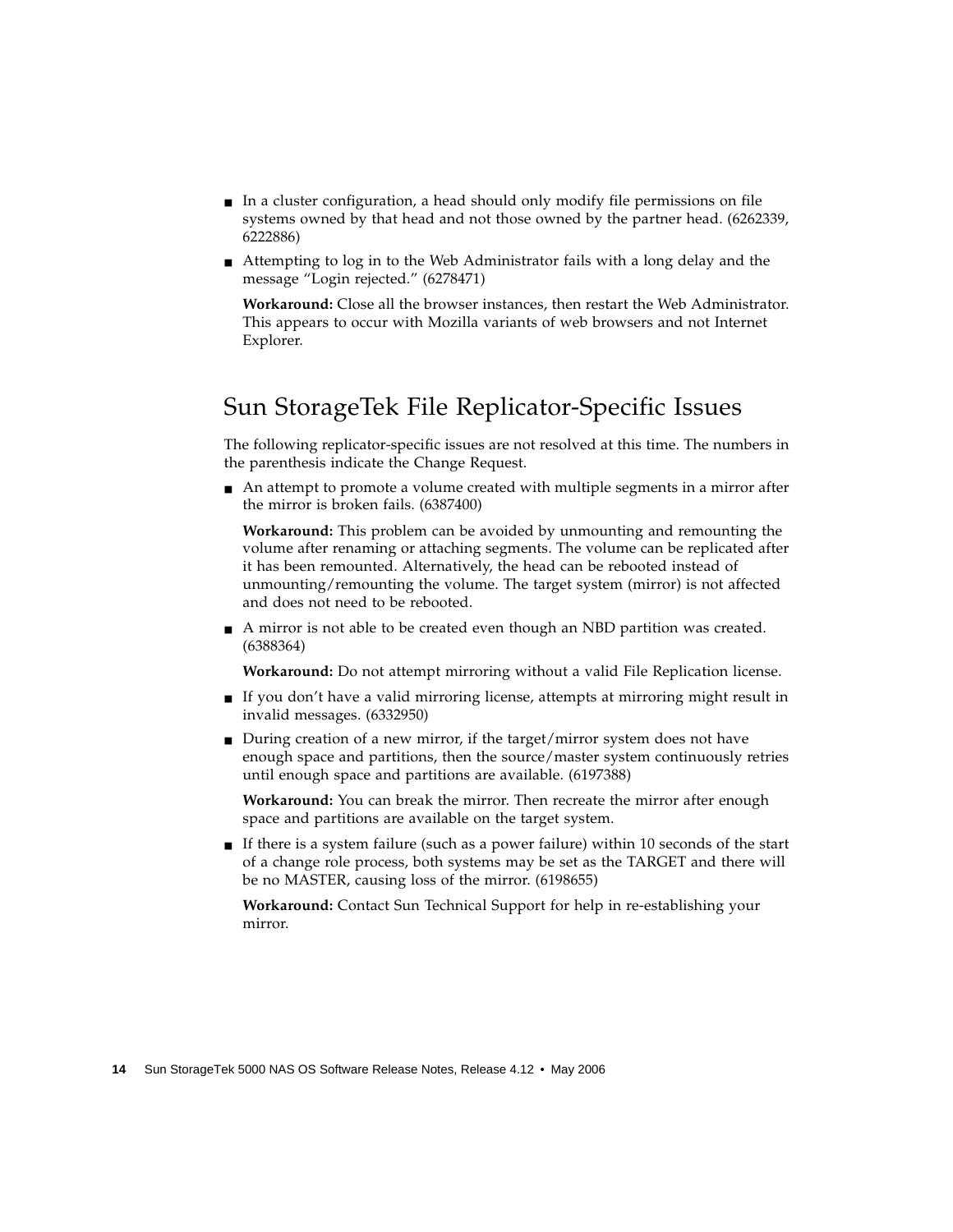**If you do a Change Role operation while there is heavy I/O activity on the master** volume, the master might time out, and you might lose CIFS access to the volume. (6248243)

**Workaround:** Do a manual remount of the file volume from the CLI. For example, if the volume name is volx, type the following:

*hostname*> umount /volx *hostname*> mount /volx

■ The RESYNC option is not available in the Web Administrator.

**Workaround:** This option is available via the Telnet menu. (6198789)

## <span id="page-16-0"></span>Gateway-Specific Issues

The following gateway-specific issues are not resolved at this time. The numbers in the parenthesis indicate the Change Request.

■ Performing a firmware upgrade on a Sun StorEdge 6130 backend to a gateway cluster may cause a controller array to reboot and go quiet. (6339825)

**Workaround:** Perform a recovery operation.

- A Gateway system does not support heterogeneous systems attached to the head. Only one storage system per Sun StorEdge 5310 Gateway system configuration, single head or cluster, is supported. You may not attach multiple storage systems. (6315936)
- After you remap a LUN from other SAN hosts to the NAS Gateway system, the LUN may appear to be inaccessible. (6272080)

**Workaround:** Run the CLI disk *disk-name* command. If the owner of the LUN is listed as "noDPMGR," then the disk has residual data.

Run the following CLI command to clear the data and make the LUN usable.

*hostname*> disk *disk-name*,*partition-number* zap



**Caution –** The zap command reformats the LUN. The disk table will be deleted.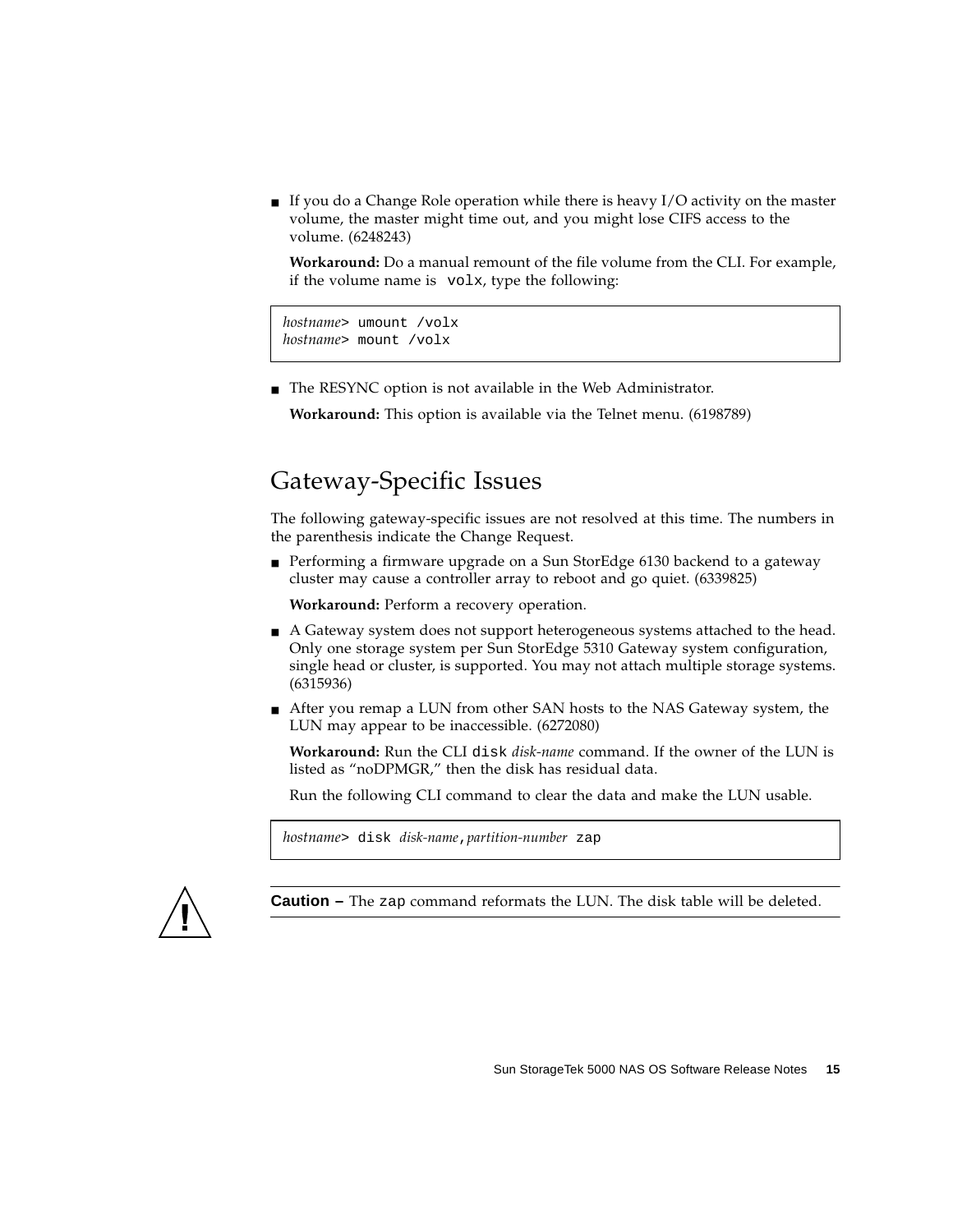# <span id="page-17-0"></span>Addenda to the Documentation

This section includes information that is additional to or overrides information in the documentation. It contains the following topics.

- ["Connections for HA Functionality on Cluster Gateway Systems" on page 16](#page-17-2)
- ["Cabling on IBRM Cluster Systems" on page 16](#page-17-1)
- ["Assigning LUN Paths for Gateway Cluster Systems" on page 17](#page-18-0)
- ["Adding Storage to the Sun StorEdge 5310 NAS Appliance and Sun StorageTek](#page-19-0) [5320 NAS Appliance" on page 18](#page-19-0)
- ["iSCSI LUN Performance" on page 21](#page-22-0)
- ["Cluster Power-On Procedure" on page 21](#page-22-1)
- ["Mounting File Systems" on page 21](#page-22-2)
- ["Management GUI Fault Tolerance vs. High Availability" on page 21](#page-22-3)
- ["Drive Letter Assignments to File Systems" on page 22](#page-23-0)
- ["Compliance Feature" on page 22](#page-23-1)
- ["Upgrade to 4.10 or Higher Requires Resetting the Timezone" on page 22](#page-23-2)
- ["Connecting the Gateway System to the Sun StorEdge 6130 Array" on page 23](#page-24-0)
- ["Making the Sun StorEdge 6130 Array SAN Storage Available" on page 27](#page-28-0)
- ["Reintroduction of a LUN Requires a Reboot" on page 28](#page-29-0)
- ["Offline LUNs Cannot Be Deleted" on page 28](#page-29-1)
- "Do Not Manually Mount / CVOL" on page 29
- ["File Replication Using Clusters" on page 29](#page-30-1)
- ["Exporting a File Volume" on page 29](#page-30-2)
- ["MIB Files" on page 29](#page-30-3)
- ["NAS System Log Messages" on page 29](#page-30-4)

# <span id="page-17-2"></span>Connections for HA Functionality on Cluster Gateway Systems

In a NAS Cluster Gateway System, each head must have two Fibre Channel connections to a SAN storage unit. One Fibre Channel connection is insufficient for proper High Availability (HA) funtionality.

# <span id="page-17-1"></span>Cabling on IBRM Cluster Systems

In a cluster system using In-Band RAID Management (IBRM), it is important that the HBA ports on head 2 link to the same RAID Controller as the ports on head 1 using the same sequence. The setup needs to be configured identically.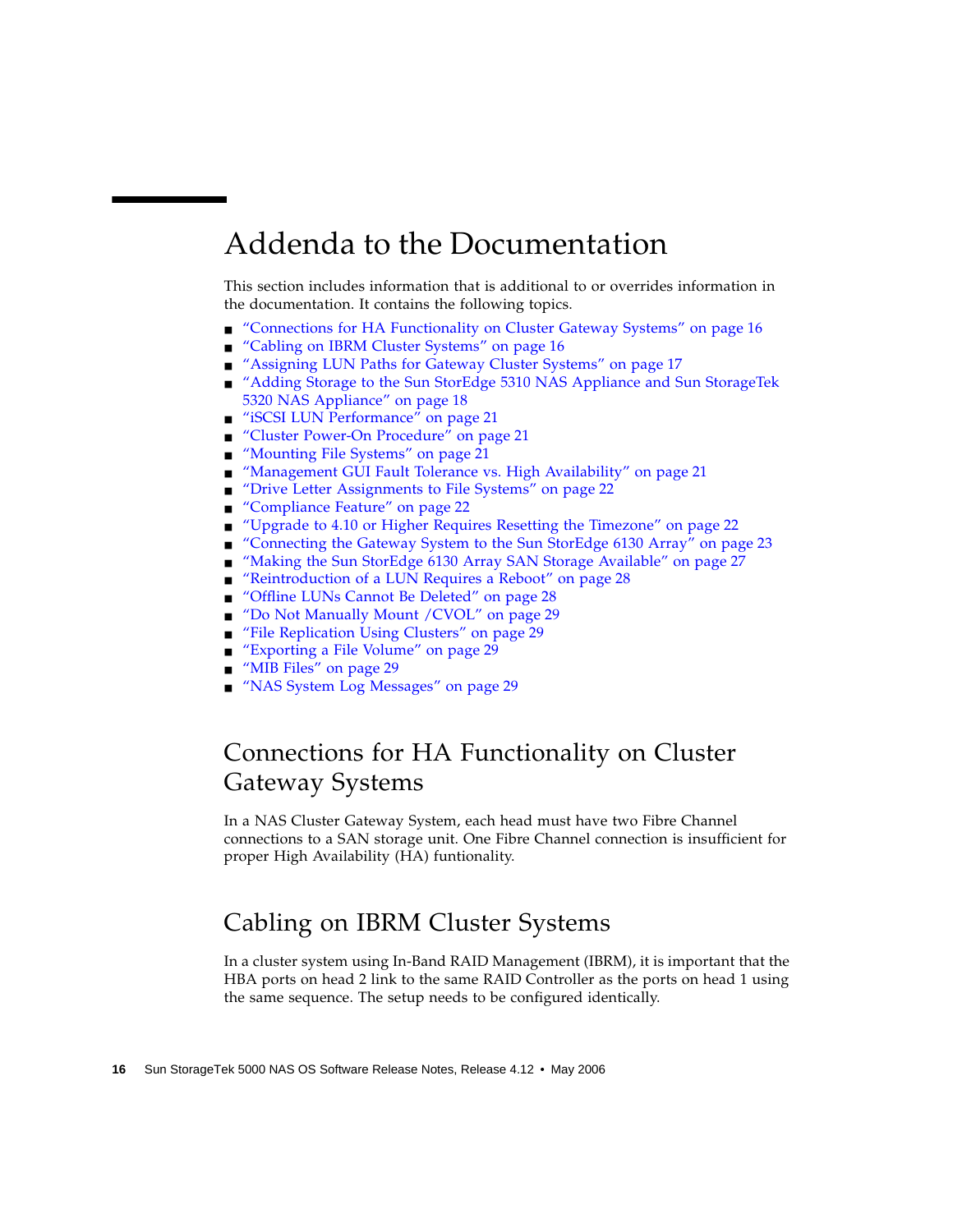For example, if HBA port 2 on Head 1 is connected to Controller A, then HBA port 2 on Head 2 must be connected to Controller A on the same array controller. See [FIGURE 1](#page-18-1) for an example.



<span id="page-18-1"></span>**FIGURE 1** Relationship of HBA Ports to RAID Controllers

# <span id="page-18-0"></span>Assigning LUN Paths for Gateway Cluster Systems

When you assign a LUN to each server in a gateway cluster configuration, you must manually scan the disk on both servers to pick up the new LUNs. You can scan for new disks using Web Admin in one of two ways:

- Right-click System Manager in the navigation pane and choose Scan for New Disks
- Go to File Volume Operations  $\rightarrow$  Create File Volumes in the navigation panel and click Scan for New Disks on the Create File Volumes panel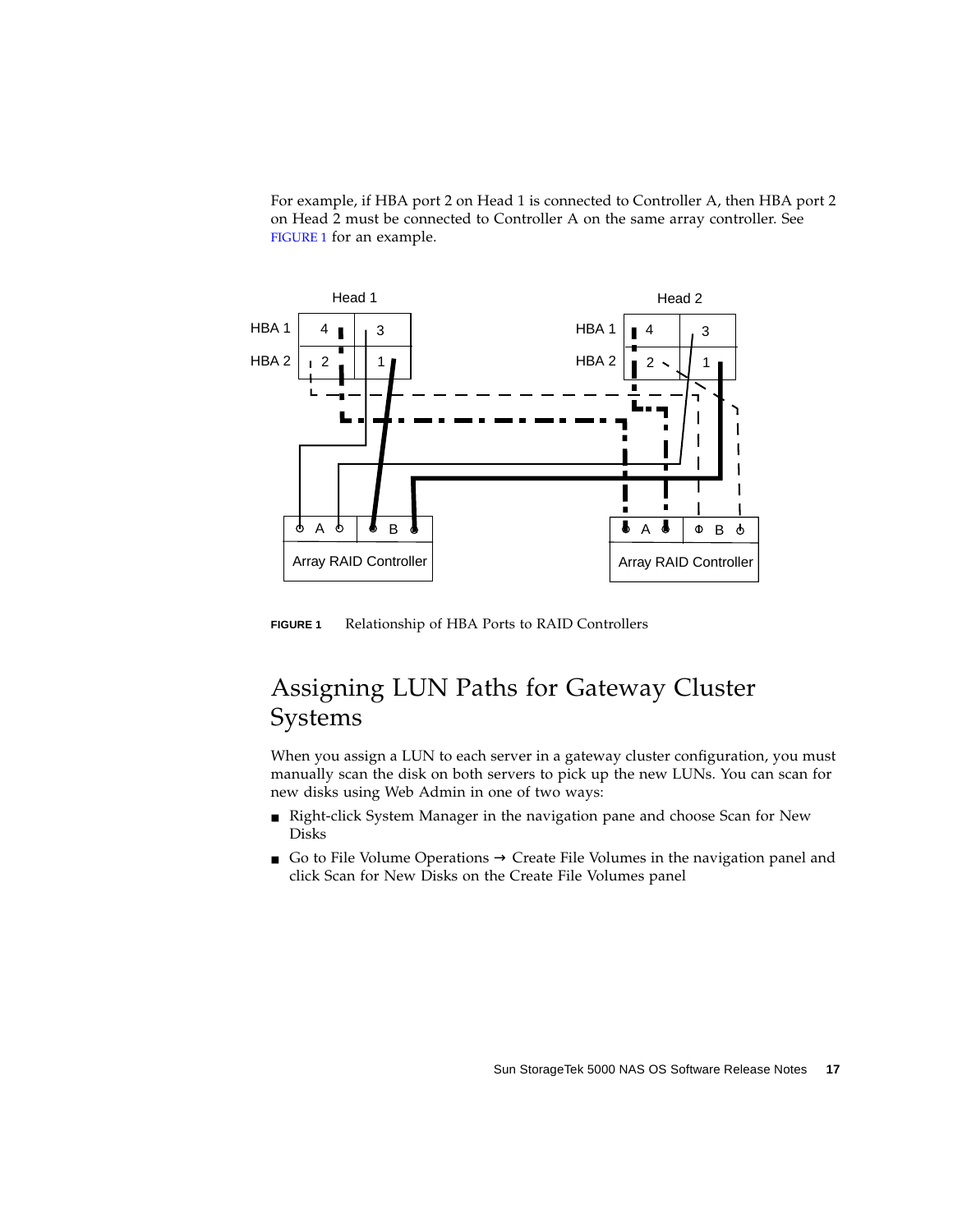# <span id="page-19-0"></span>Adding Storage to the Sun StorEdge 5310 NAS Appliance and Sun StorageTek 5320 NAS Appliance

This procedure describes how to add a new Sun StorEdge 5300 EU Expansion Enclosure to an existing Sun StorEdge 5310 NAS Appliance or Sun StorageTek 5320 NAS Appliance without shutting down the system.

#### Adding an Expansion Enclosure

The Sun StorEdge 5310 NAS Appliance must be at version 4.11 or the Sun StorageTek 5320 NAS Appliance must be at version 4.12 before you start the upgrade. If not, download and install the latest version of the Sun StorageTek 5000 NAS OS from http://sunsolve.sun.com**.**

If you are not familiar with how to access the Console Administrator, refer to Appendix A of the *Sun StorEdge 5310 NAS* A*ppliance and Gateway System Administration Guide* or the *Sun StorageTek 5320 NAS Appliance and Gateway System Administration Guide***.**

- ▼ To Prepare for the Upgrade
	- **Disable Sysmon.**
		- **a. Use Telnet to connect to the Sun StorEdge 5310 NAS Appliance or Sun StorageTek 5320 NAS App[liance.**
		- **b. At the CLI, type:**

*hostname*> **set sysmon.test.enable yes** *hostname*> **set raidmon.test.enable yes**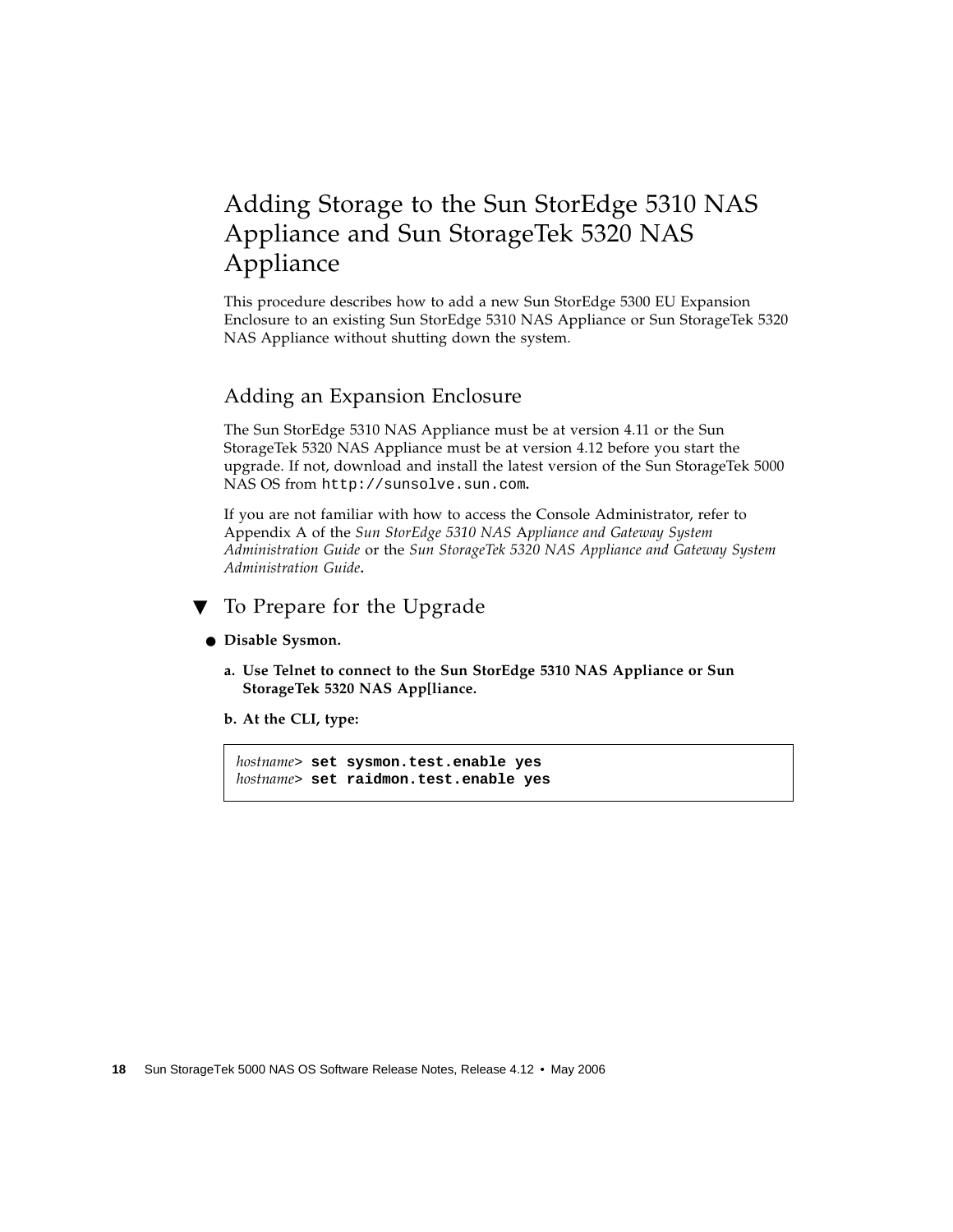### ▼ To Install the Expansion Enclosure

#### **1. Install the new expansion enclosure in an available slot in the cabinet.**

Refer to the *Sun StorEdge 5310 NAS Appliance and Gateway System Getting Started Guide* or the *Sun StorageTek 5320 NAS Appliance and Gateway System Getting Started Guide* for rackmount installation procedures.

#### **2. Set the new expansion enclosure to a unique ID.**

Refer to the *Sun StorEdge 5310 NAS Appliance and Gateway System Getting Started Guide* or the *Sun StorageTek 5320 NAS Appliance and Gateway System Getting Started Guide* for information about setting the tray ID.

- **3. Connect the power cable to the new expansion enclosure.**
- **4. Power on the new expansion enclosure.**

#### ▼ To Connect the Cables

Connect the new expansion enclosure to the existing RAID controller enclosure one data cable path at a time.

- **1. Connect data cable from port 2, Channel A of the last enclosure to port 1, Channel A of new expansion enclosure.**
- **2. Remove data cable from port 2, Channel B of the last enclosure and connect to port 2 Channel B of the new expansion enclosure.**
- **3. Connect data cable from port 2 Channel B of the last enclosure and connect to port 1 Channel B of the new expansion enclosure.**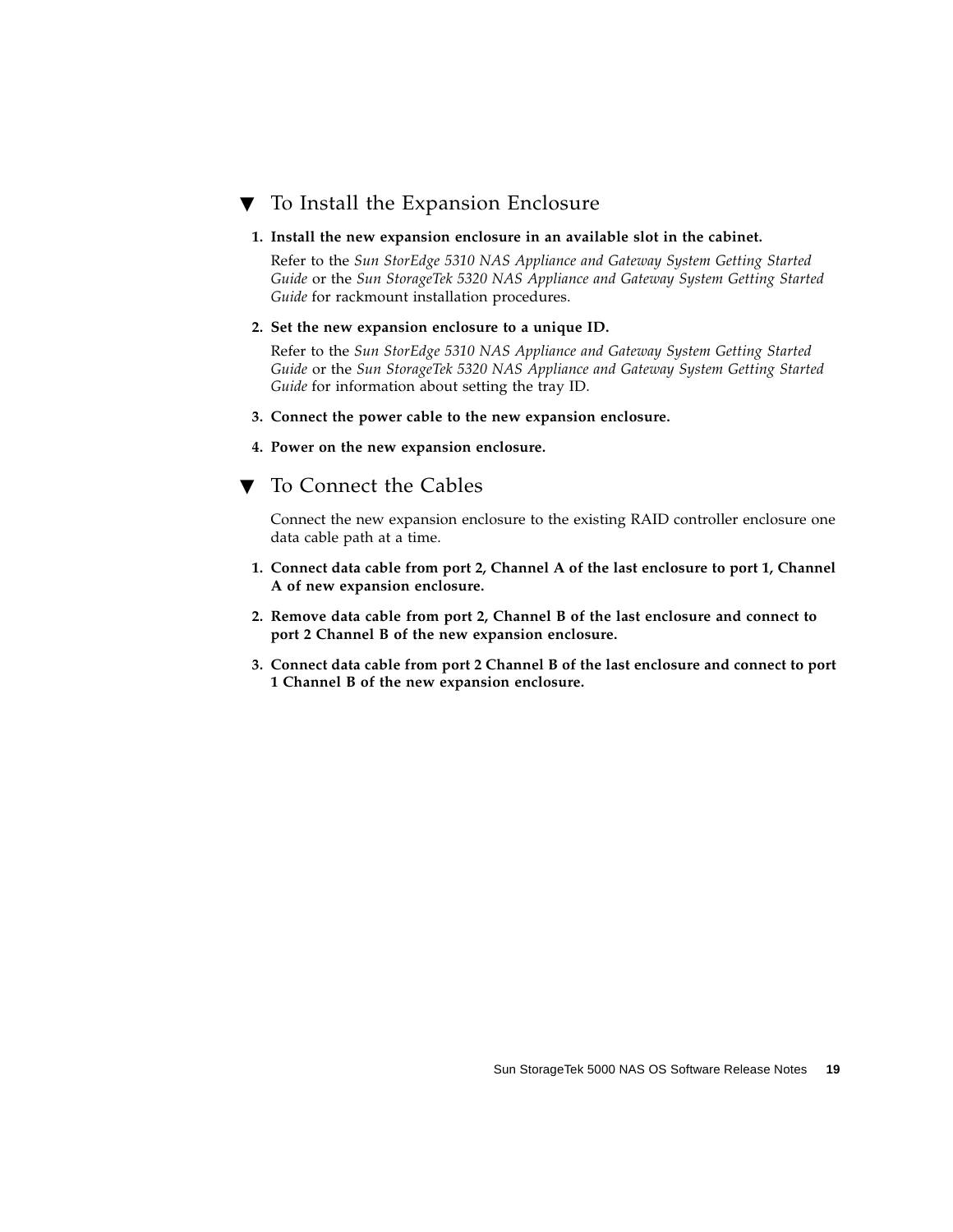

**FIGURE 2** Cable Connections for a New Expansion Enclosure

- ▼ To Scan the Expansion Enclosure and Drives
	- **1. At the main menu, select D. Disks and Volumes.**
	- **2. Type 9 to scan for the new disk drives (and LUNs).**
	- **3. Verify that the new expansion enclosure, drives, and LUNs are detected.**
	- **4. Enable Sysmon, by entering the following commands.**

*hostname*> **unset sysmon.test.enable yes** *hostname*> **unset raidmon.test.enable yes**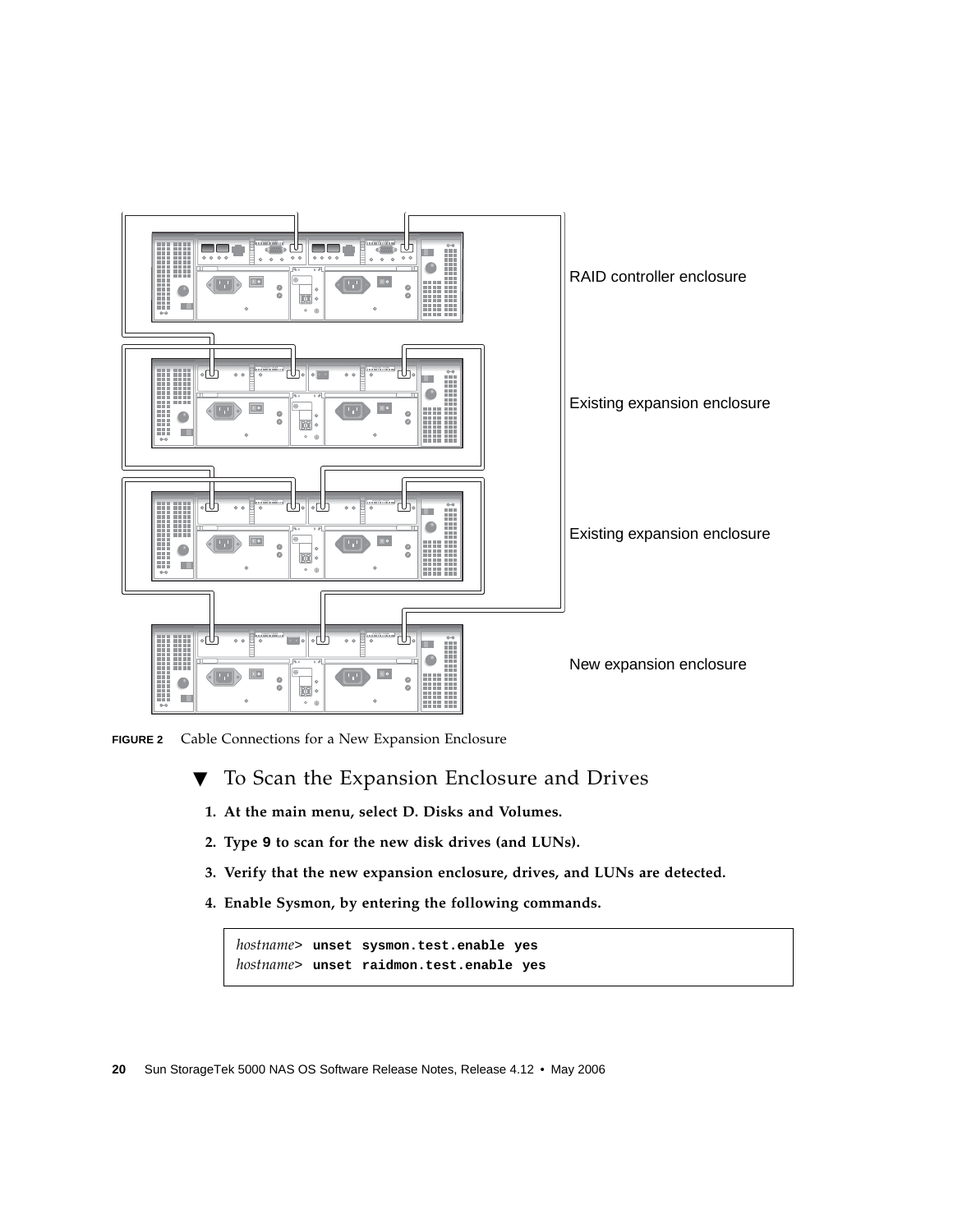### <span id="page-22-0"></span>iSCSI LUN Performance

iSCSI LUNs will provide optimal performance if the volumes they reside on are used exclusively for iSCSI LUNs. If these volumes also contain Common Internet File System (CIFS) shares or Network File System (NFS) mounts, the performance of the iSCSI LUNs might not be optimal (depending on the I/O traffic of each protocol).

# <span id="page-22-1"></span>Cluster Power-On Procedure

The cluster power-on procedure in the *Sun StorEdge 5310 NAS Appliance and Gateway System Getting Started Guide* instructs you to power on server H1 first. To determine the H1 server, look for the software serial number (ending in -H1) on the label that is affixed to the back panel of the Sun StorageTek 5310 NAS Appliance server. If the label is not located at the back of the server, check the sheet metal on left side of the Sun StorageTek 5310 NAS Appliance server.

# <span id="page-22-2"></span>Mounting File Systems

After multiple continuous reboots, one or more file systems may become unmounted. To mount the file systems, issue the following command: (6306480)

*hostname*> **mount -f** *volume-name*

# <span id="page-22-3"></span>Management GUI Fault Tolerance vs. High Availability

The Sun StorEdge 5310 NAS Appliance Version 4.5 documentation set does not reflect the Web Administrator GUI change from Fault Tolerance to High Availability. Therefore, when a step instructs you to select Fault Tolerance, select High Availability instead. For example, to initiate a recovery from failover, select High Availability  $\rightarrow$  Recover. (6301656)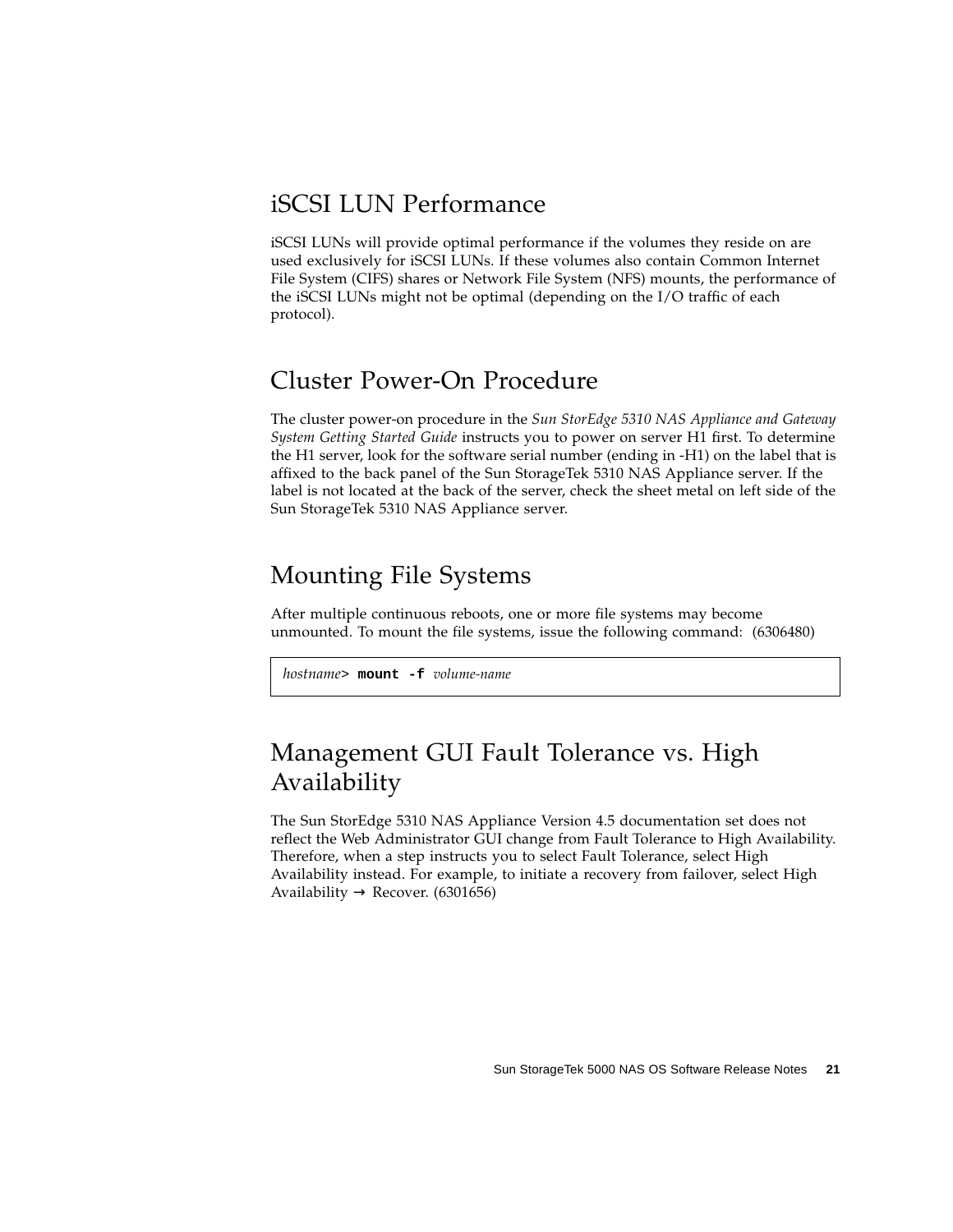## <span id="page-23-0"></span>Drive Letter Assignments to File Systems

During file system creation, the NAS will automatically assign a drive letter to file systems accessible by way of SMB/CIFS. It is possible to run out of drive letter. (6315946)

This message is for informational purposes only. The file system will be created but, to assign it a drive letter, you must reassign a drive letter that is currently used by another file system.

# <span id="page-23-1"></span>Compliance Feature

The following information applies to the Sun StorageTek Compliance Arthiving software.

■ The compliance feature of worming a file through Microsoft Windows software is turned off by default. (6227484)

To turn the Windows trigger on, use the following CLI command:

```
hostname> fsctl compliance wte on
```
■ When a compliance license expires or is removed, the system will maintain compliance rules, but no new compliance volumes can be created. (6229562)

# <span id="page-23-2"></span>Upgrade to 4.10 or Higher Requires Resetting the Timezone

When upgrading to a release that is 4.10 or higher, from a release earlier than 4.10, you will be asked to re-enter timezone information, even though it was previously entered. This is due to a changed implementation that offers additional timezone locations.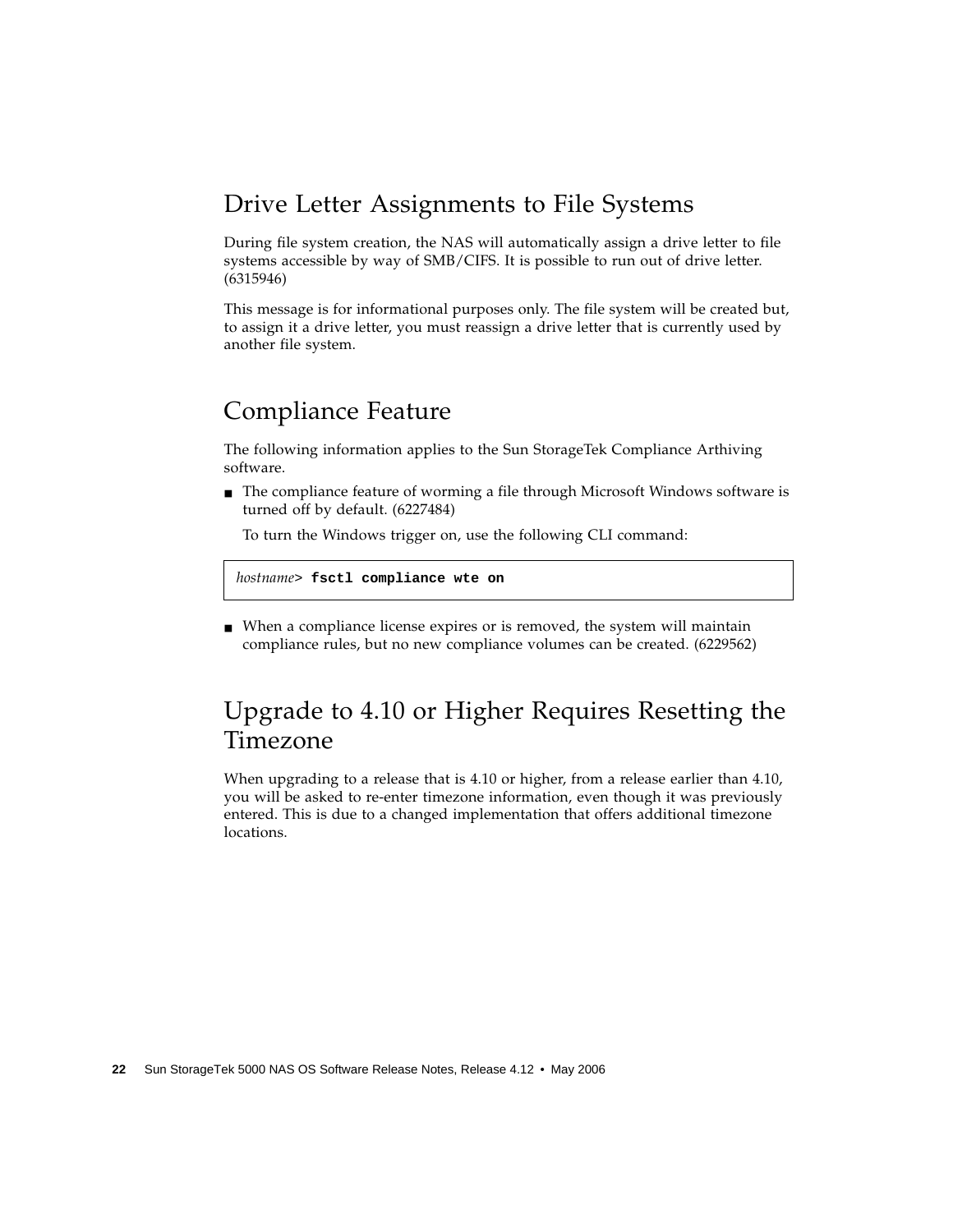# <span id="page-24-0"></span>Connecting the Gateway System to the Sun StorEdge 6130 Array

This section provides instructions for connecting and configuring the Sun StorEdge 5310 NAS Gateway system to the Sun StorEdge 6130 array. The procedure assumes that you have already done the following:

- Installed and configured the gateway system as described in the *Sun StorEdge 5310 NAS Appliance and Gateway System Getting Started Guide*.
- Installed and configured the array as described in the *Sun StorEdge 6130 Array Getting Started Guide* (part number 819-0032-*nn*)*.*

### Cabling the Gateway System to the Sun StorEdge 6130 Array

You can connect the Gateway system directly to the Sun StorEdge 6130 array or through a single or dual Fibre Channel switches. A minimum of one port must be available on the Sun StorageTek 5310 NAS Appliance server and the 6130 array.

- Refer to the *Sun StorEdge 5310 NAS Appliance and Gateway System Getting Started Guide* for information about the NAS server ports and general installation instructions.
- Refer to the *Sun StorEdge 6130 Array Getting Started Guide* for information about the array ports and general installation instructions.

#### Required Software and Firmware

The Sun StorEdge 5310 NAS Gateway system requires software version 4.10 (minimum) for gateway support.

Sun StorEdge 6130 array requires the following software and firmware listed in [TABLE 2.](#page-24-1)

| Software                                       | Version (minimum) | Patch ID  |
|------------------------------------------------|-------------------|-----------|
| Sun StorEdge 6130 array<br>management software | 1.3               | 118164-06 |
| Controller CRM-F firmware                      | 06.12.09.10       | 117856-18 |
| Array firmware installer                       |                   | 118185-14 |

<span id="page-24-1"></span>**TABLE 2** Required Sun StorEdge 6130 Array Software and Firmware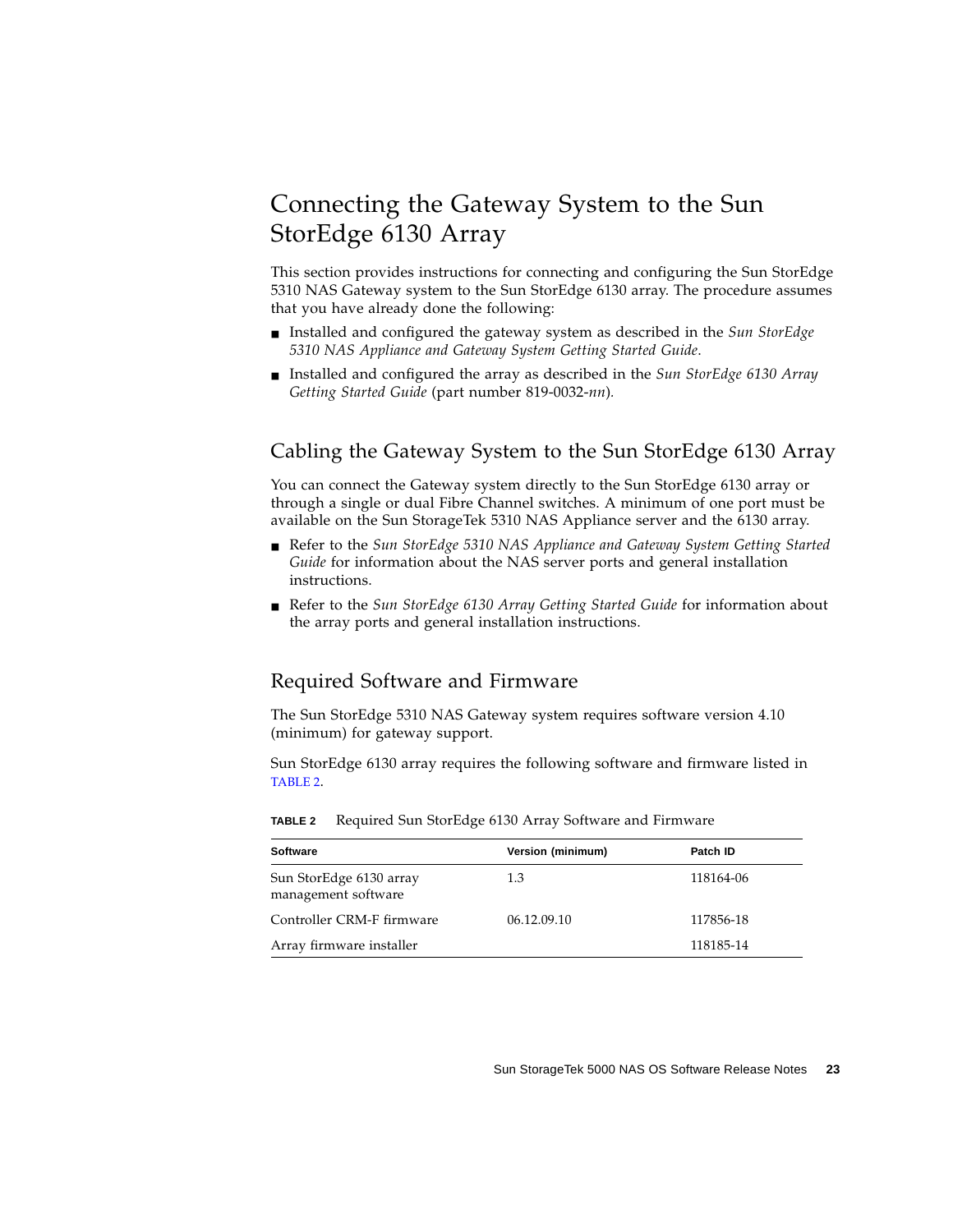- ▼ To Upgrade the Sun StorEdge 5310 NAS Gateway System
	- **1. If your Gateway system does not have software version 4.10 (minimum), download the latest version from** http://sunsolve.sun.com**.**
	- **2. Install the update as described in the** install.txt **file provided with the patch.**

#### To Upgrade the Sun StorEdge 6130 Array Management Software

If the Sun StorEdge 6130 Array Management Software is currently at version 1.2, upgrade the management software to version 1.3 before installing the patches.

If the Sun StorEdge 6130 Array Management Software is currently at version 1.3, install the patches as described in ["To Upgrade the Sun StorEdge 6130 Array](#page-26-0) [Firmware" on page 25](#page-26-0).

To upgrade the management software:

- **1. From the Sun StorEdge 6130 array management interface, log in to the Sun Storage Automated Diagnostic Environment and clear all existing alarms.**
- **2. Log in to the management host as** root**.**
- **3. Go to** http://sunsolve.sun.com **and download the latest Sun StorEdge 6130 host software package for Solaris from to any working directory on the management host.**
- **4. Unzip the distribution file and untar the file.**
- **5. Enter the following command:**

#### # **./upgrade -n**

The -n option specifies a non-interactive upgrade. After asking whether you want to upgrade software or firmware, the script will complete the upgrade without pausing for questions.

When the installation is complete, a confirmation is displayed followed by the date and time that the upgrade finished.

You can now install the patches as described in the next section.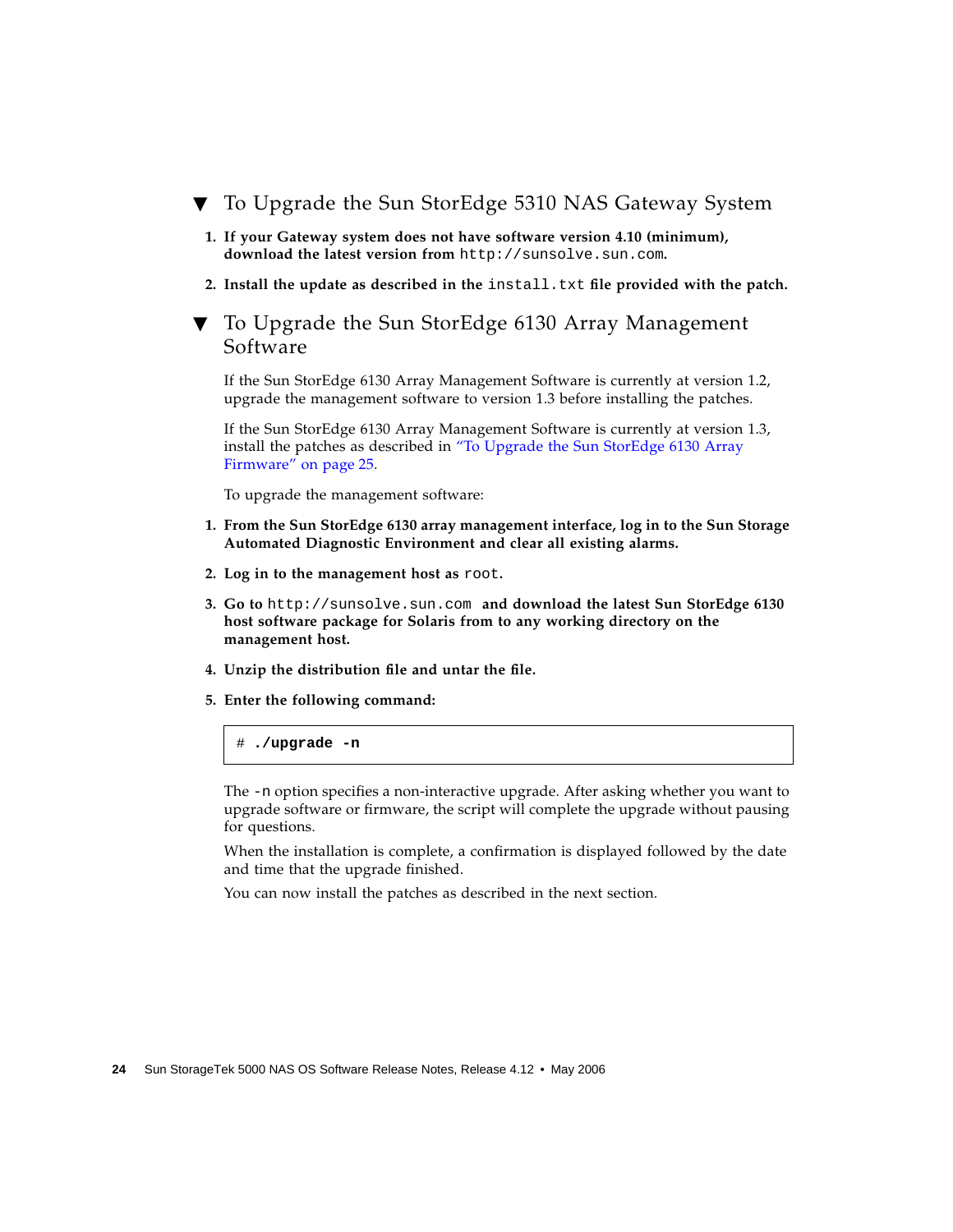#### <span id="page-26-0"></span>To Upgrade the Sun StorEdge 6130 Array Firmware

The Sun StorEdge 6130 array management software requires version 1.3 firmware before you can install the required patches.

To upgrade the firmware for the Sun StorEdge 6130 array:

- **1. Download the required patches (see** [TABLE 2](#page-24-1)**) from** http://sunsolve.sun.com/**.**
- **2. Stop all I/O to the disk drives.**
- **3. Log in to the management host as** root**.**
- **4. Change to the directory to which you downloaded the software.**
- **5. Install each patch by following the instructions in the patch** README **file.**
- **6. Verify that the latest patches are installed:**
	- **a. Open a supported browser.**
	- **b. Enter the IP address of the management host using this format: https://***host-IP***:6789**
	- **c. Log in to the management software.**
	- **d. Click Sun StorEdge 6130 Configuration Service.**

The Array Summary page is displayed.

**e. Verify that the Firmware Version column displays 06.12.09.10 (or greater).**

### Verifying the Array

To verify that the array is seen by the Sun StorEdge 6130 host software, use automatic discovery or manual registration.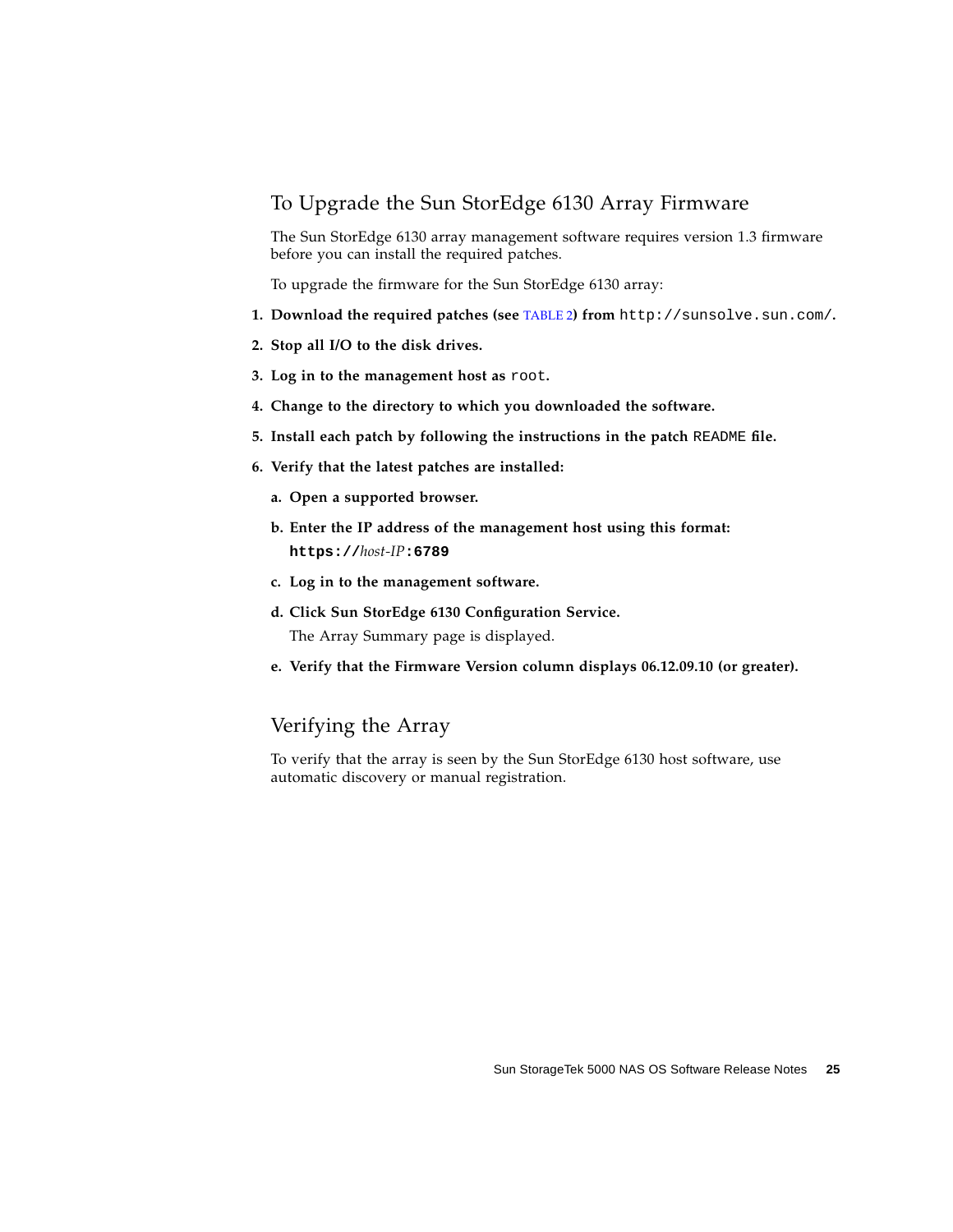#### ▼ To Automatically Verify the Array

If the array is on the same subnet as the management host, you can automatically verify the array.

- **1. Open a supported browser.**
- **2. Enter the IP address of the management host using this format:**

**https://***host-IP***:6789**

- **3. Log in to the management software.**
- **4. Click Sun StorEdge 6130 Configuration Service.**

The Array Summary page is displayed.

**5. Click Auto Discover to display arrays that are on the same subnet as the management host.**

**Note –** It takes approximately 2 minutes for the software to discover each array.

- **6. Verify that the array is listed on the Array Summary page.**
- ▼ To Manually Register the Array

If the array is not on the same subnet as the management host, you must manually register the array.

- **1. Open a supported browser.**
- **2. Enter the IP address of the management host using this format:**

**https://***host-IP***:6789**

- **3. Log in to management software.**
- **4. Click Sun StorEdge 6130 Configuration Service.**

The Array Summary page is displayed.

**5. Click Register Array.**

The Array Registration page is displayed.

- **6. Enter the IP address of the controller and click OK.**
- **7. Verify that the array is listed on the Array Summary page.**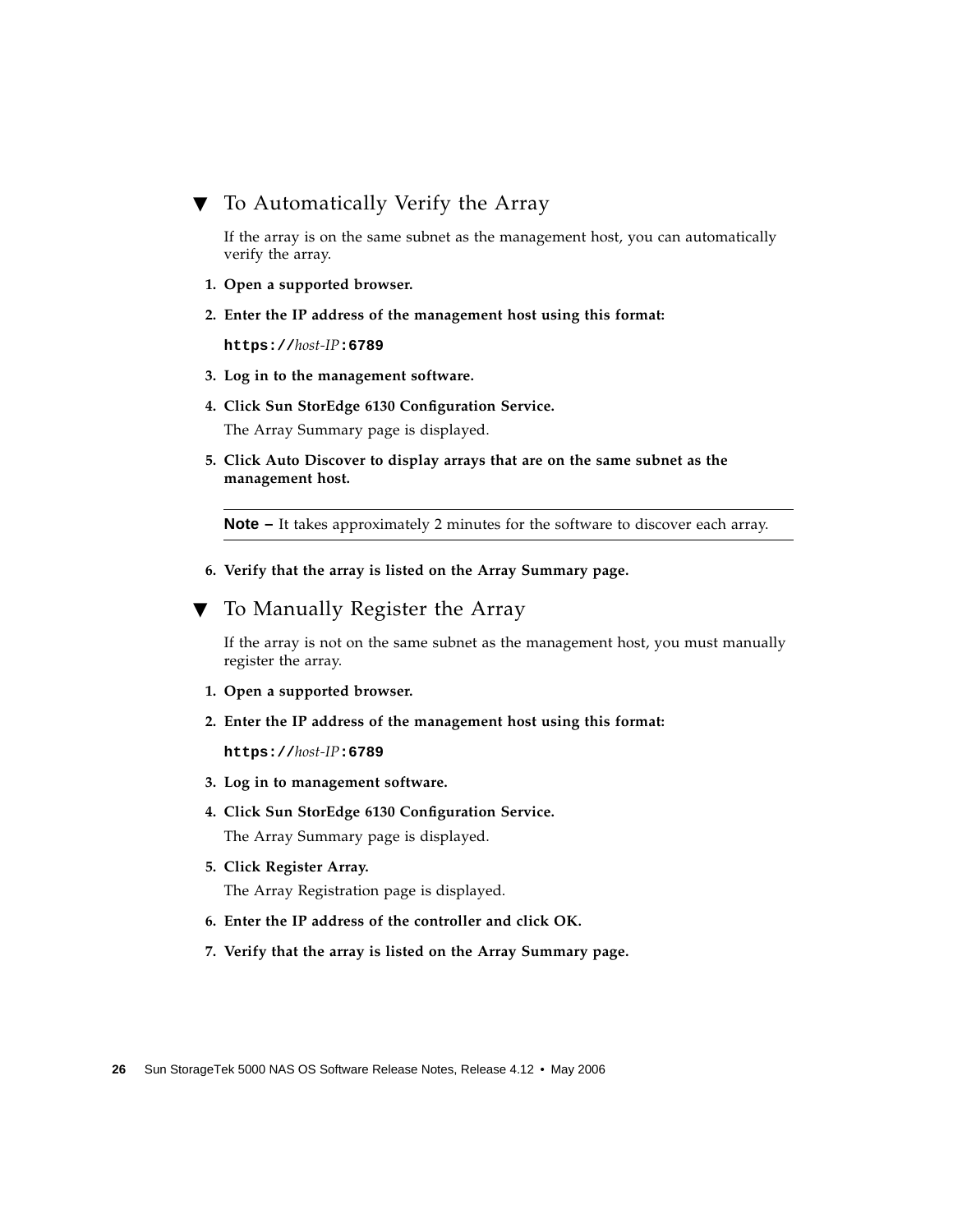# <span id="page-28-0"></span>Making the Sun StorEdge 6130 Array SAN Storage Available

To make the Sun StorEdge 6130 SAN storage available to the NAS Gateway system, do the following:

- 1. Create an initiator on the Sun StorEdge 6130 array.
- 2. Define a new volume on the Sun StorEdge 6130 array.
- 3. Define a NAS volume on the NAS server.
- ▼ To Create an Initiator
	- **1. Log in to the Sun StorEdge 6130 Configuration Service software, and click Physical Storage** → **Initiators.**

The Initiator Summary page is displayed.

**2. Click New.**

The New Initiator Summary page is displayed.

- **3. Enter a name for the new initiator, using a maximum of 30 characters.**
- **4. Select an existing World Wide Name (WWN), or enter a new one.**
- **5. Select the host for the new initiator.**
- **6. Select the host type for the initiator.**
- **7. Click OK.**

The Initiator Summary page displays the initiator name, host name, host type, and WWN of the new initiator.

- To Define a Sun StorEdge 6130 Volume
- **1. In the Sun StorEdge 6130 Configuration Service interface, click Logical Storage > Volumes.**

The Volume Summary page is displayed.

**2. Click New.**

The New Volume wizard is displayed.

- **3. Enter a name and capacity for the volume.**
- **4. Select the virtual disk you want to use for this volume.**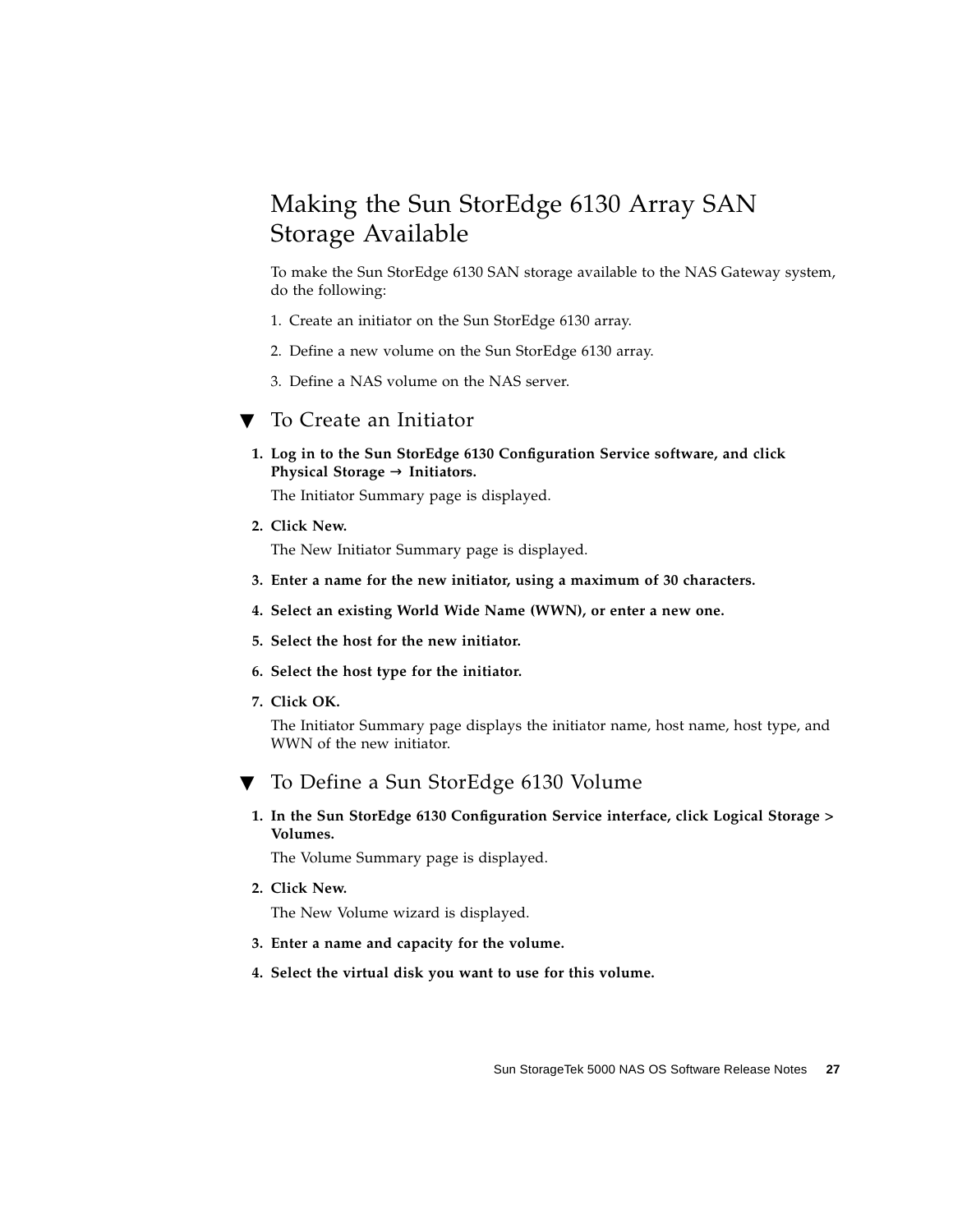**5. Map the volume to the Sun StorEdge 5310 NAS Gateway host.**

The new volume is displayed on the Volume Summary page.

- ▼ To Define a NAS 5310 Volume
	- **1. From a client of the NAS server, log in to the Web Administrator.**
	- **2. Create a NAS volume on the Sun StorEdge 6130 volume and format it:**
		- **a. Open the File Volume Operations menu.**
		- **b. Select Create File Volumes.**
		- **c. Click Scan New Disks.**

The newly created 6130 LUN is displayed on the left side of the center pane.

**d. Name the volume, enter the required parameters, and click Apply.**

See the *Sun StorEdge 5310 NAS Appliance and Gateway System Administration Guide* for information about the required parameters.

## <span id="page-29-0"></span>Reintroduction of a LUN Requires a Reboot

A reboot is required when a LUN is deleted and then reintroduced to the NAS using a method other than In-Band RAID Management (6281673).

A server reboot is not required for the gateway system. You can unmap and remap the LUN as described in the *Sun StorEdge 5310 NAS Appliance and Gateway System Administration Guide*.

# <span id="page-29-1"></span>Offline LUNs Cannot Be Deleted

LUNs or volumes that are offline cannot be deleted. A LUN must be brought online before it or its volumes can be deleted (6282821).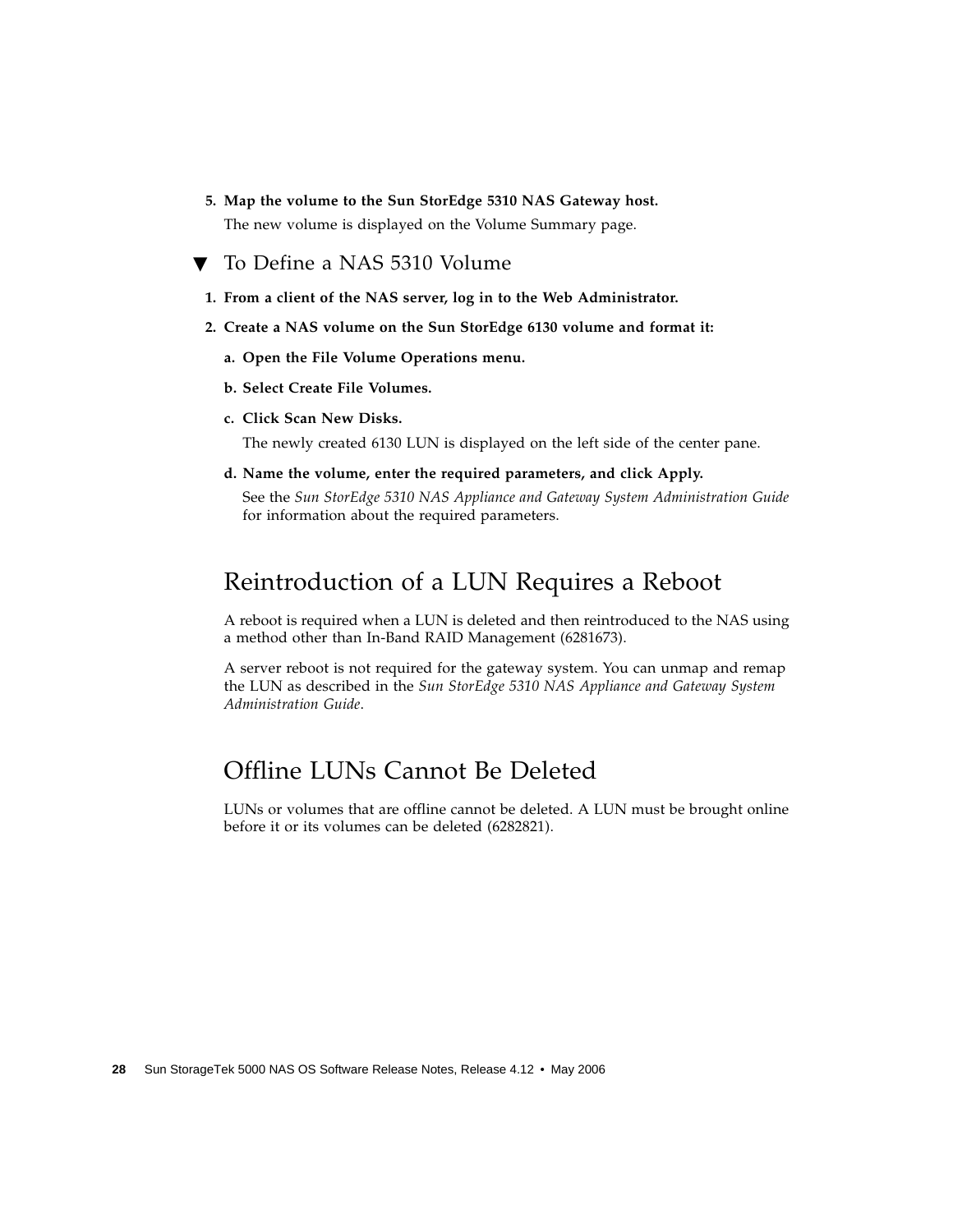### <span id="page-30-0"></span>Do Not Manually Mount /CVOL

The /cvol file system should not be manually shared or mounted. Do not make modifications to /cvol using any method other than the Web Administrator or Telnet/CLI. (6280955)

**Note –** Sun Support Engineers are authorized to perform a manual mount.

### <span id="page-30-1"></span>File Replication Using Clusters

Do not perform mirror operations such as Change Role when a cluster is in a degraded state. Please refer to the Sun StorEdge 5310 NAS Appliance and Gateway System Administration Guide, 819-3238-10, for information on best practices (6291398,6218561,6233839,6234948).

### <span id="page-30-2"></span>Exporting a File Volume

You can export a file volume only to a set of hosts with root permission (like Sun Solaris or UNIX) by adding the hosts to the "trusted group" using the Set Up Hosts window. Another way of doing this is to add the set of hosts to a host group and then export the required file volume against this group using the "with Map Root User set to Root User" option (6222556).

### <span id="page-30-3"></span>MIB Files

The Management Information Base (MIB) files are installed with the image in the boot-directory/www/data/mib directory; for example,

/cvol/nf1/www/data/mib. The MIB files are available via Web Admin in the mib sub-directory, for example; http://*hostname*/mib, where *hostname* is the appropriate system hostname or IP address.

The MIB files can also be found in the release software download from http://sunsolve.sun.com.

# <span id="page-30-4"></span>NAS System Log Messages

If your system log contains error messages stating "Unowned SFS2" volumes, call Technical Support for assistance. (6186842)